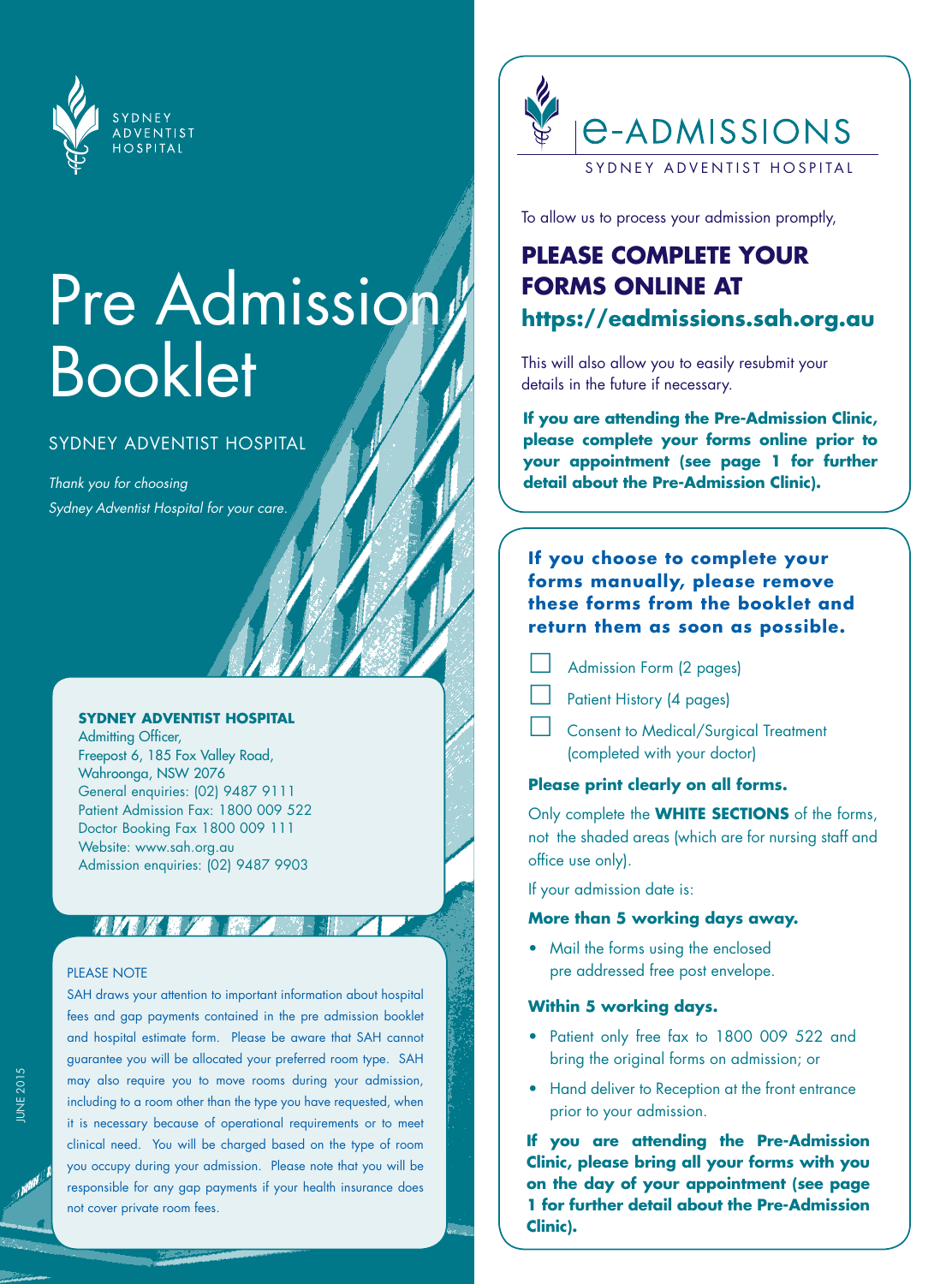### *Thank you for choosing Sydney Adventist Hospital.*

Sydney Adventist Hospital is a division of Adventist HealthCare Limited.

Adventist HealthCare Limited, is owned by the Seventh-day Adventist Church, and is a 'Not-For-Profit' organisation that operates a number of healthcare businesses including: Sydney Adventist Hospital, Dalcross Adventist Hospital, San Day Surgery Hornsby, and San Diagnostics & Pharmacy .

The organisation originated with the opening of 'Sydney Sanitarium' in 1903 - a place of health and healing where people learned to stay well. Sydney Adventist Hospital, fondly referred to as 'The San', is NSW's largest private hospital and remains the organisation's Australian flagship institution.

With over 110 years of service to the community, caring for our patients needs is our first priority. This spirit of caring is reflected in our mission, "Christianity in Action – caring for the body, mind and spirit of our patients, colleagues, community and ourselves'. We aim to care for individuals in a holistic manner, promoting healthy living, providing state-of-the-art acute healthcare, and touching people's lives through our compassionate and expert care.

## PRIOR TO COMING TO HOSPITAL

### PRE-ADMISSION CLINIC (PAC)

You may be required to attend the Pre-Admission Clinic prior to your admission. Your doctor or the hospital will contact you if they wish you to attend the PAC. If your doctor asks you to attend, please make an appointment by phoning **(02) 9487 9115.** 

Your appointment at the PAC may be up to three weeks prior to surgery. The length of appointments will vary. It can take up to three hours.

At the PAC, you will have any necessary pre-operative tests and a discussion with health professionals about your procedure. A relative or friend may accompany you if you wish. You may need to have a consultation with your anaesthetist at the PAC.

If you are attending the PAC, please bring all your original admission forms **(including your original Hospital Booking Letter)**, any information from your GP, any additional test requests from your doctor, and a list of your medications.

**Please note:** Attendance at the PAC is considered an outpatient visit for accounting purposes and is not included in your hospital inpatient stay. Some of the tests and assessments performed at the PAC may incur a gap payment. Medicare will reimburse some of the costs of some tests. You should check with your health fund regarding any reimbursements available for outpatient services such as physiotherapy assessments.

### FASTING

Generally you should not eat or drink (except for water) for at least six hours prior to your procedure, unless your doctor has indicated otherwise. You may drink water up to three hours prior to your admission.

The fasting time may vary, depending on the type of anaesthetic you are having. You will be advised when to commence fasting by hospital staff prior to your admission.

If fasting instructions are not followed, your procedure may have to be postponed in the interests of your safety.

### YOUR MEDICATIONS

If you take any regular medication (including nonprescription medications) you should discuss this with your doctor. You may need specific instructions regarding which medications you should cease and which you should continue.

Please bring your current medications with you to hospital (see Pg 2 'What to Bring' for further detail).

Generally, you should take your regular morning medication at 6.00am with a sip of water. If your procedure is in the afternoon and you usually take your medication at lunchtime, you should take those at 11am with a sip of water.

#### **Exceptions to this are:**

- **Aspirin, blood thinning, anti-coagulant and antiinflammatory medications**
	- **Patients attending Cardiac Catheterisation Laboratory** (eg for coronary angiogram/stent, electrophysiology studies) should **continue taking**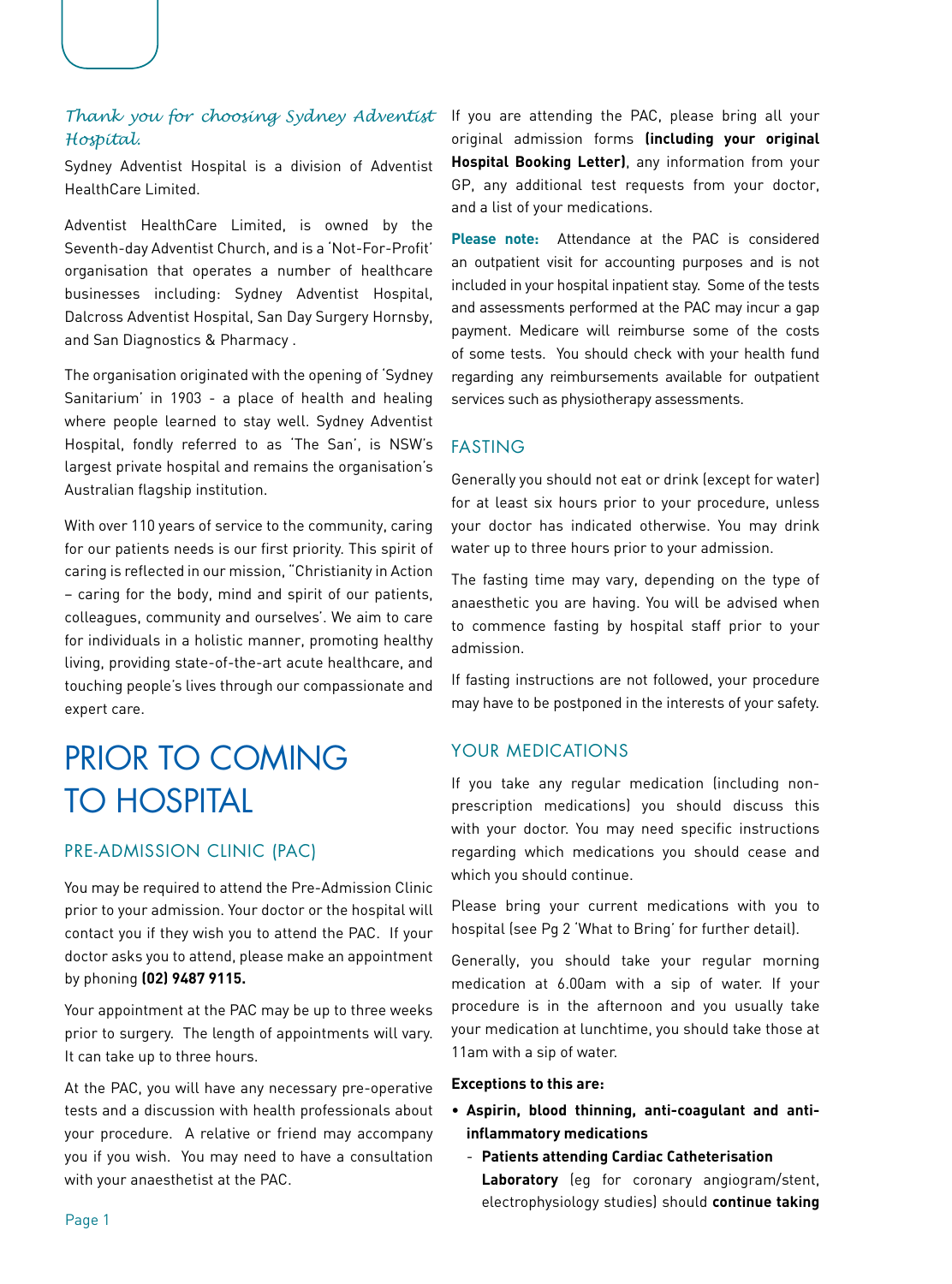aspirin, clopidogrel (Plavix or Iscover) or warfarin unless instructed otherwise by your cardiologist.

- **All other patients** should **cease taking** these medicines 10 days prior to your procedure **unless you are taking it for your heart or for stroke prevention.** If you are taking aspirin, clopidogrel (Plavix or Iscover), warfarin or anticoagulants for a heart condition or stroke prevention, you should seek specific instructions from your surgeon and cardiologist as to when or if these medications should be ceased.
- **Patients with coronary artery stents, any vascular stent or cardiac implant** should discuss with their cardiologist or surgeon before ceasing the drugs listed above.
- **• Diabetic Medications** 
	- **Patients attending the Cardiac Catheterisation Laboratory or the Radiology Department** who are taking the diabetes medication metformin may need to cease metformin 48 hrs prior to certain procedures. Your doctor or nursing staff in these departments will advise if this applies to you.
	- For all patients it is important that you discuss diabetes medication instructions with your doctor prior to your procedure.
- **Herbal (complementary / alternative) medicines**  – if you are having a procedure, you should cease taking these medicines for 10 days prior to your procedure unless otherwise instructed by your doctor.

### ARE YOU AT RISK OF BLOOD CLOTS?

Some people have risk factors that predispose them to blood clots. Ask your doctor about your risk factors and recommended treatment. For more information, contact your doctor or visit the website for the 'Stop the Clot' brochure.

www.sah.org.au/Download-Your-Forms

### YOUR ARRIVAL TIME

#### **If you are being admitted on the day of your procedure,**

a member of staff will contact you between 4.00pm and 8.00pm on the working day or evening prior to your admission to notify you of your required arrival time (see Cardiac Catheterisation Laboratory and Radiology exceptions as follows).

If you are being admitted the **day before your procedure**, attend the main reception area (foyer) on Level 4, between 3.00pm and 5.00pm, unless your doctor requests you to present earlier in the day. You will then be taken to your pre-operative ward.

If you are attending the **Cardiac Catheterisation Laboratory**, please phone (02) 9487 9130 or (02) 9487 9136 between 3 pm and 4.30 pm the working day prior to your procedure to confirm your admission time.

If you are attending the **Radiology Department** as a day-stay patient, please contact Radiology to book a time for your procedure by calling (02) 9487 9850. A nurse from the department will be in contact 2-3 days prior to your procedure to confirm final details of your attendance.

The hospital will endeavour to minimise your waiting time. However, there may be longer than expected waiting times if unforeseen events arise with other patients undergoing procedures or if pre-operative reviews or tests are requested by your doctors in the interests of your care.

### WHAT TO BRING

- **All entitlement cards** e.g. Medicare / Safety Net / Veterans' Affairs / Centrelink concession card and Health Fund cards
- **Medications**
	- All your medicines, in normal packaging (i.e. original containers) and any blister (Webster) packs
	- Any non-prescription/herbal medicines regularly being used
	- All your current prescriptions, including PBS Authority prescriptions
	- Contact details of your regular pharmacy

Please note that you may be charged for medications that are unrelated to your stay and any medications taken home on discharge as per your health fund agreement

- Any **paperwork** not already forwarded to the Hospital
- **Relevant x-rays, scans or films**
- **Payment** for estimate of gap between fund benefits and hospital fees, or total estimated costs of hospitalisation if you have no health insurance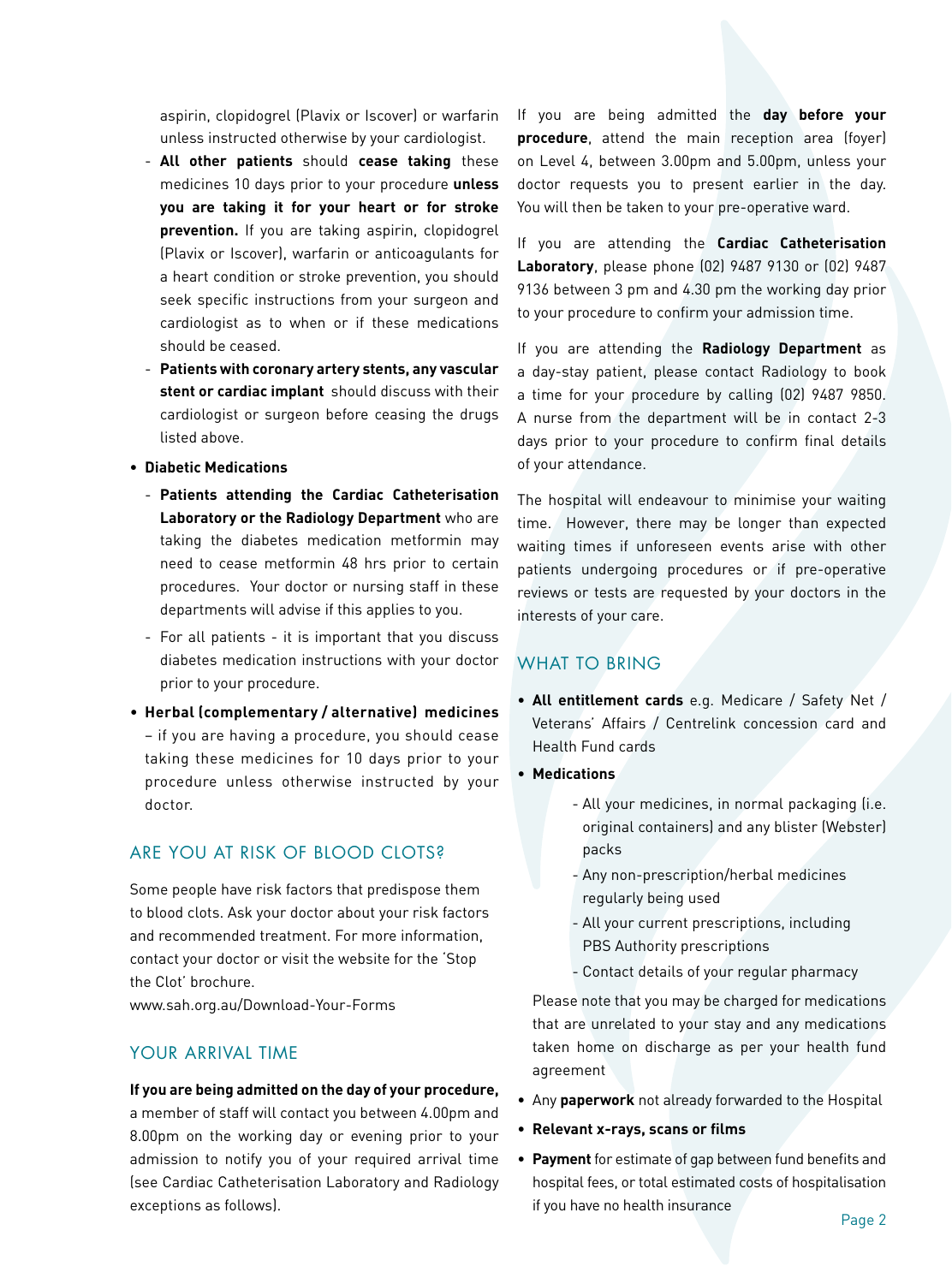- **Reading material** and/or something else to do, and
- A **hard case for your glasses**.
- **If you are staying overnight,** please remember to also bring (in a small overnight bag):
- Sleepwear, dressing gown and slippers
- Personal toiletries
- Small amount of change for newspapers and other small purchases, and
- A watch and/or a battery operated clock.

#### **Do not bring:**

- Valuables, including jewellery, laptop computers and large sums of money (unless settling your account in cash on admission)
- Unnecessary clothing
- Large luggage and suitcases (these cannot be accommodated).

### PRIOR TO YOUR PROCEDURE

If you are having a procedure, please also:

- Shower
- Do not apply any powder, creams, lotions or makeup
- Please follow instructions from your doctor and hospital nursing staff, including fasting instructions

### YOUR ACCOUNT

Where time allows, the hospital will provide an estimate of the gap between your health insurance cover and the hospital costs prior to your admission. Otherwise, an estimate will be provided at the earliest opportunity after your admission. This will be an ESTIMATE ONLY. As the estimate is prepared using information supplied by your admitting doctor, it is subject to change without notice. Circumstances may also occur during your hospitalisation that will result in changes. Fees for some services cannot be estimated prior to your admission. These services will be listed on your estimate.

Payment for your estimated gap is required on or before admission. Sydney Adventist Hospital (SAH) offers several options to pay your estimated gap or other accounts. These are Internet, automated phone payment, BPay, post (cheque or money order only), by phoning us on 02 9487-9900 (credit card) or by Page 3

presenting in person (cash, cheque, EFTPOS, credit card). You may refer to www.sah.org.au (Pay My Account) for full payment option details or to make a payment.

### ACCOMMODATION PREFERENCE AND PRIVATE ROOM FEES

While all efforts are made, SAH is not able to guarantee that your accommodation preference will be granted. Room allocations will be based on availability and clinical need as appropriate.

Please note that gap payments will apply for private rooms if your private health insurance does not cover private room fees. Due to the limited number of shared rooms at SAH, this also applies if you request a shared room and you are allocated a private room.

During your admission, SAH may require you to move rooms, including to a room other than the type you have requested. This may occur because of operational requirements or to meet clinical need. You will be charged based on the type of room you occupy during your admission. You will be responsible for any gap payments if your health insurance does not cover private room fees.

Payment of private room co-payments prior to admission does not guarantee that your preference for a private room will be met. In the event that you are allocated a shared room SAH will refund your private room co-payment when your account is settled.

### DOCTOR ACCOUNTS

Accounts from your treating doctors are separate and not usually fully covered by your health fund or Medicare. Please contact your treating doctors directly for estimates and/or to settle these accounts.

For some particular procedures and specialists, the Medicare Benefits Schedule falls well short of the relative value of the procedure as determined by the specialist colleges. You should therefore be aware that there may be a significant difference between your doctor's fee and the combined Medicare / health fund rebates. Unless otherwise agreed with your doctor, payment of this gap (out of pocket costs) is your responsibility. You should seek an estimate of your out of pocket costs from your treating doctor and anaesthetist prior to your procedure.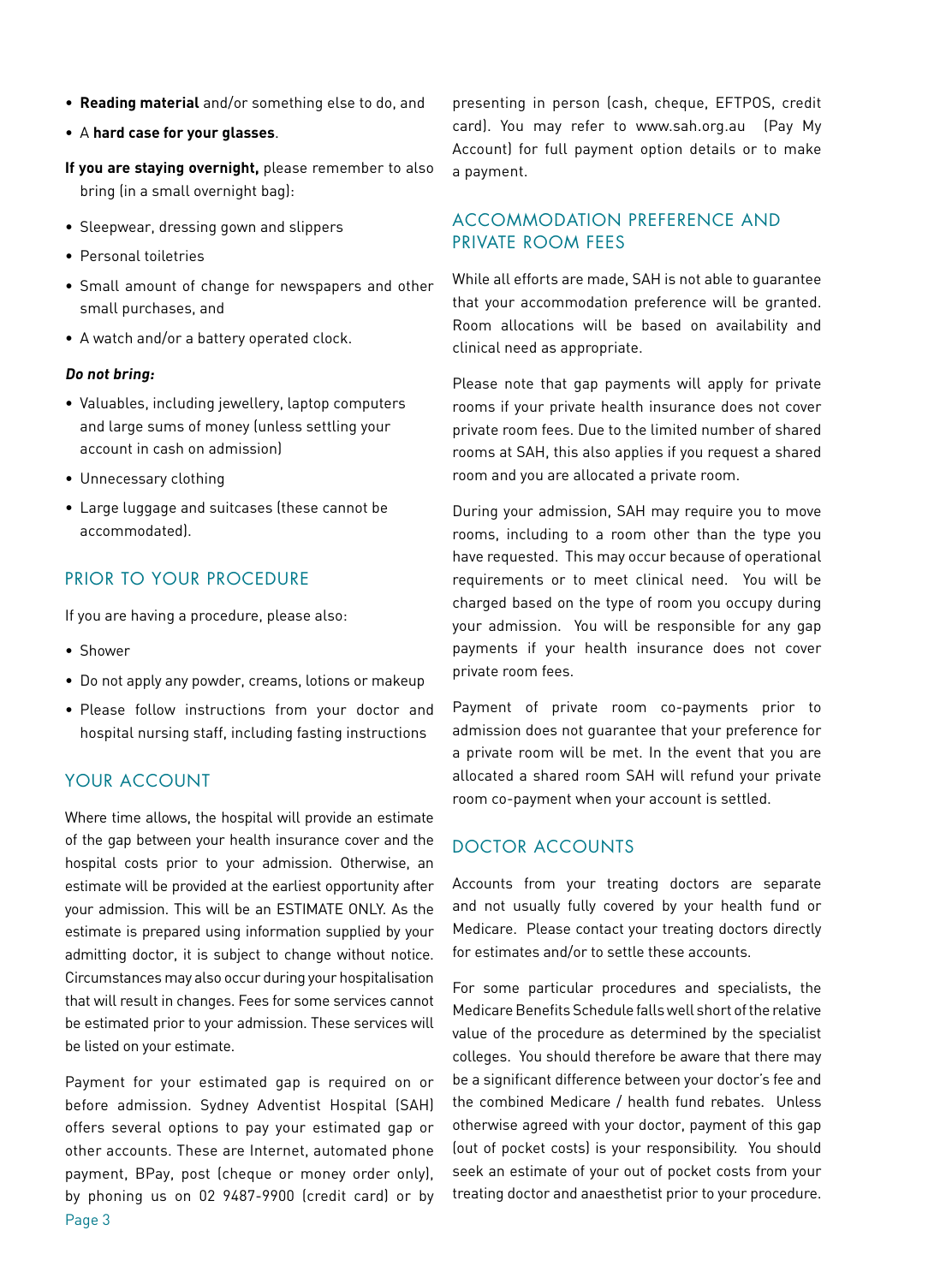Please let your doctor and your anaesthetist know as soon as possible if your medical bills are to be paid by a third party such as worker's compensation or the Department of Veterans' Affairs.

### PRIVATELY INSURED PATIENTS

Please check with your private health insurer that your insurance is up to date. The hospital will check on your behalf whether you have an excess or co-payment to pay or if your level of cover or waiting period excludes you from receiving benefits for some conditions. However, it is important that you also check with your private health insurer as co-payments and costs for excluded procedures are your responsibility.

### UNINSURED PATIENTS

If you do not have health insurance, you will be required to pay the full estimate of your account on or before the day of your admission.

Fees for additional or unplanned services are payable on or after the day of your discharge.

### VETERANS

While no guarantee can be given, every effort will be made to accommodate your room request. As DVA does not cover veterans for private room accommodation, a gap payment will apply for each day you occupy a private room. All veterans will receive a hospital estimate highlighting the potential out of pocket expenses associated with private room accommodation.

The Hospital will ensure that prior approval is received for all White Card holders. Gold Card Veterans' Affairs patients do not require approval prior to admission.

If you require transport to or from hospital, you will need to contact the Department of Veterans' Affairs to make arrangements.

### WORKERS' COMPENSATION AND THIRD PARTY PATIENTS

All Workers' Compensation, public liability and third party patients require approval from their insurer prior to admission. If approval is not received, the patient is required to pay the estimated amount on or before the day of admission.

The telephone number for all accounts enquiries is **(02) 9487 9900.**

### GETTING THERE

Please see back cover for detail.

### YOUR ADMISSION & STAY

Your admission will be processed in one of the following admission centres;

#### **Surgical Centre**

For day surgery, day of surgery admissions, paediatric admissions, and maternity admissions (Inductions & Caesarian Sections)

#### **Day Procedures Centre**

For day procedures such as Endoscopy, Colonoscopy, Bronchoscopy and procedures performed in the Radiology Department.

#### **Level 4 Clifford Tower Patient Services Area**

For patients being admitted the day prior to surgery, for non-surgical care, sleep studies and procedures performed in the Cardiac Catheterisation Laboratory.

The above areas are all located on Level 4 of the hospital. When parking in the main (multi-deck) car-park, proceed to Level 4 either directly from Level 4 of the car-park or via the lifts from other levels. Please note that there is no lift access from Level 2a of the multi-deck car-park. If entering via the new main entrance / patient drop off / pick up area on Level 2, please proceed to Level 4 via the lifts.

For patients attending either the Day Infusion Centre (for infusion, transfusion, chemotherapy) or the Renal Dialysis Unit, please attend the Level 4 Day Procedures Centre for your first admission in a course of treatment or if you need to make a payment. For additional attendances, please proceed directly to the Day Infusion Centre or Renal Dialysis Unit for admission.

For patients attending the Radiology Department, please present to the Level 4 Day Procedures Centre for admission approximately one hour before your procedure time.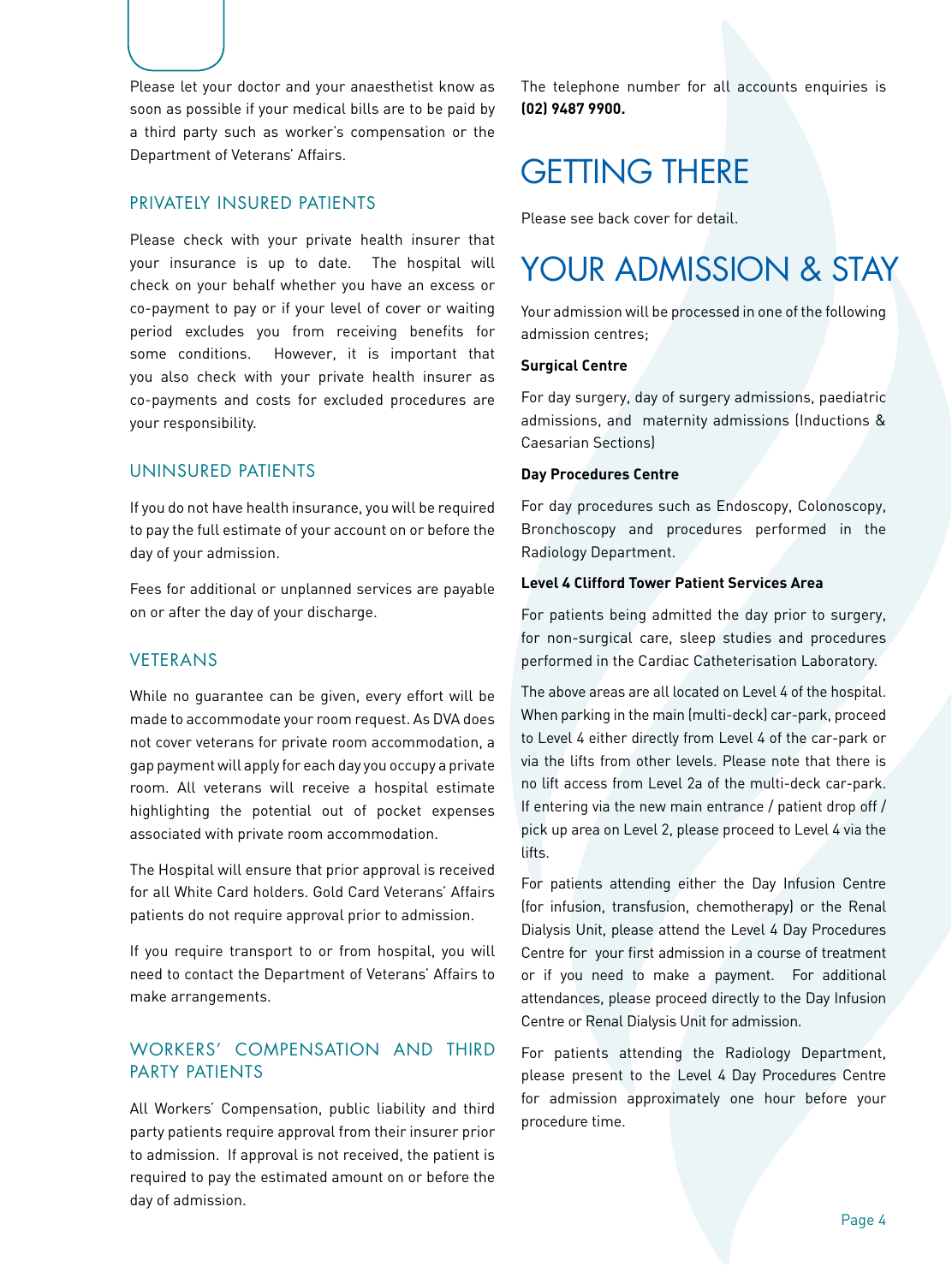If you are unable to keep your appointment for admission or if you have any questions about your admission process, please contact us as soon as possible on (02) 9487 9903.

Visit www.sah.org.au for further information on how to find us, parking and hospital campus maps or see reception staff.

### VISITING HOURS

Visiting hours are 10:00am to 8:00pm

We believe that family and friends are important to patient recovery. Should you wish a family member to visit outside of these hours please discuss this with the nursing staff.

### ACCOMMODATION FOR VISITORS

Jacaranda Lodge offers affordable and comfortable accommodation for patients and their families/carers who may wish to stay within the Hospital grounds. There are opportunities for families to meet and share with others undergoing similar experiences. Jacaranda Lodge also provides access to hospital-based support services.

Enquiries can be made by contacting (02) 9487 9066.

### LEAVING HOSPITAL

**For overnight patients** – discharge is before 10:00 am

Commencing upon your admission, your health care team will begin to plan for your safe discharge.Your health care team will keep you informed of your progress, and communicate with you the most appropriate discharge destination. The majority of patients will return home. Some patients may require community support services, a transfer to another facility or require rehabilitation. Your health care team will assist to make the necessary arrangements, including any home care.

If you think you will require any assistance, please speak to your Nurse, Case Manager or Social Worker.

You will need to arrange your own transport home, so plan your transport well before discharge. Also, please consider the need for someone to accompany you home.

If you are unable to leave by 10:00am, please notify the Nursing Unit Manager. The discharge lounge is located on Level 4, and is available for you to wait until your transport arrives.

**For day patients** – You will require someone to drive or accompany you home. Please ensure that you arrange your transport prior to admission.

For the first 24 hours after your procedure it is important that you:

- Do not drink alcohol
- Do not remain on your own (unless approved by your specialist)
- Do not make complex or legal decisions

We advise that you should be in the company of a responsible adult for 24 hours after a procedure.

You may be asked to follow detailed instructions after you leave hospital. These may include medication instructions. We advise that having a responsible adult with you during these discussions is important following administration of an anaesthetic.

### KNOW YOUR RIGHTS AND RESPONSIBILITIES AND HOW TO MAKE COMPLAINTS OR COMPLIMENTS ABOUT YOUR CARE.

SAH supports the Australian Charter of Healthcare Rights. As a patient you have both rights and responsibilities related to medical treatment. Please ensure that you take the time to read and understand the information provided on Pages 8-12 of this booklet.

### MORE ABOUT YOUR FORMS

To assist with the completion of your forms, please find below a list of definitions of terms.

### DEFINITIONS

- An **Enduring Guardian** can make personal decisions on your behalf, such as where you should live, medical treatment and services you should receive.
- A **Power of Attorney** can make financial decisions on your behalf, for example disposing of assets or operating your bank account.
- An **Advance Care Directive** refers to written instructions that relate to the provision of health care when a person is unable to make their wishes known. It is sometimes called a 'living will'.

**Please send a copy of your Advance Care Directive with your forms if you have one.**

• Do not drive a car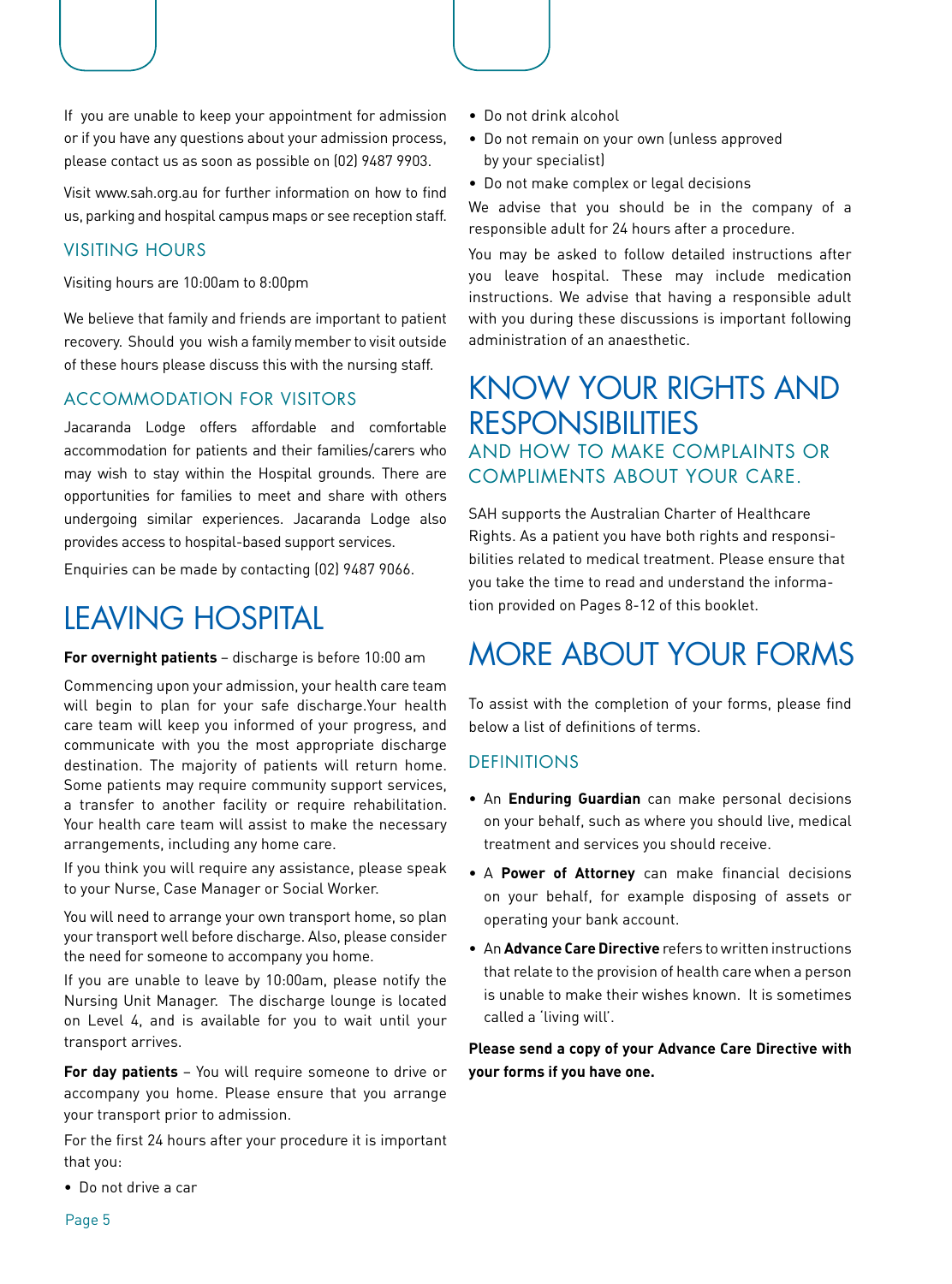|                                                                                                                                    |                                        |                                       | <b>BOOKING LETTER</b>                                 |                   | <b>HOSPITAL</b>                   |                                                      |                   |                                |                                            |                                                        |                 |
|------------------------------------------------------------------------------------------------------------------------------------|----------------------------------------|---------------------------------------|-------------------------------------------------------|-------------------|-----------------------------------|------------------------------------------------------|-------------------|--------------------------------|--------------------------------------------|--------------------------------------------------------|-----------------|
|                                                                                                                                    |                                        |                                       | AMO Name please print                                 |                   |                                   |                                                      |                   |                                |                                            |                                                        |                 |
|                                                                                                                                    | SYDNEY<br>ADVENTIST<br><b>HOSPITAL</b> |                                       |                                                       |                   |                                   |                                                      |                   |                                |                                            |                                                        |                 |
|                                                                                                                                    |                                        |                                       |                                                       |                   |                                   |                                                      |                   |                                |                                            |                                                        |                 |
|                                                                                                                                    |                                        |                                       | Doctor to complete this form                          |                   |                                   |                                                      |                   |                                |                                            |                                                        |                 |
|                                                                                                                                    | <b>Details</b>                         | <b>Patient</b>                        | Title                                                 | Family Name       |                                   |                                                      |                   |                                | Given Name(s)                              |                                                        |                 |
|                                                                                                                                    | Date of birth                          |                                       |                                                       |                   | Unit / Street No./ Street Address |                                                      |                   |                                | Home Ph                                    |                                                        |                 |
|                                                                                                                                    | Sex<br> Male                           | $\Box$ Female                         | Suburb                                                |                   |                                   |                                                      | P/Code            |                                | Mobile Ph                                  |                                                        |                 |
|                                                                                                                                    |                                        | <b>Clinical</b><br><b>Details</b>     | <b>Provisional Diagnosis</b>                          |                   |                                   |                                                      |                   |                                |                                            |                                                        |                 |
|                                                                                                                                    | *                                      | <b>VTE Prophylaxis</b>                | Chemical<br>Mechanical                                |                   |                                   | $\Box$ Yes $\Box$ No<br>Stockings SCD No             |                   |                                | Co-morbidities (leave blank if 'No')       |                                                        |                 |
|                                                                                                                                    |                                        | <b>Diabetes</b>                       | $\Box$ Type 1                                         |                   |                                   | $\Box$ Type 2 $\Box$ Type 2 on insulin               |                   |                                |                                            |                                                        |                 |
| LLADMISSIONS EXCLUDING CATH.LAB<br>fax this side to _1800 009 111<br>ATH LAB Patients_1800 047 099                                 |                                        | <b>Confirmed MRO</b><br>Latex allergy | (MRSA, VRE, ESBL, MRAb)                               |                   |                                   | ∣ ∣Yes<br> Yes                                       | $\neg$ No<br>  No |                                |                                            |                                                        | <b>HOSPITAL</b> |
|                                                                                                                                    |                                        | Weight                                | NB patients > 180kg cannot be admitted:<br>│ < 110 kg | 110-140 kg        |                                   | $\Box$ Weight > 140kg                                |                   |                                |                                            |                                                        |                 |
|                                                                                                                                    | <b>Other allergies</b>                 |                                       |                                                       |                   |                                   |                                                      |                   |                                | Other known infectious risk                |                                                        |                 |
|                                                                                                                                    |                                        |                                       | <b>Admission date</b>                                 |                   |                                   | Day only OR                                          |                   |                                |                                            | <b>Transfer</b>                                        |                 |
| Doctor / Secretary only:                                                                                                           |                                        | <b>Admission</b>                      |                                                       | 2 0               |                                   | Overnight<br>expected                                | nights            |                                | Post op. ICU<br>bed required               | Other hospital<br>$\Box$ Nursing Home                  | <b>BOOKING</b>  |
|                                                                                                                                    |                                        | details                               | Pre-admission by:                                     |                   |                                   | $\exists$ SAH PAC                                    |                   | $\Box$ AMO                     |                                            | diagnostic results following                           |                 |
|                                                                                                                                    |                                        | <b>Procedure</b>                      | <b>Operation /Procedure Date</b>                      |                   |                                   | Time of list                                         |                   | Location                       |                                            |                                                        |                 |
| FOR AL<br>Please<br>FOR C                                                                                                          |                                        | <b>Details</b>                        |                                                       | 2 <br>$\mathbf 0$ |                                   | AM list<br>PM list                                   |                   | Cath Lab<br>Radiology          | Endoscopy<br>Theatre                       | Image Intensifier required<br>Navigator probe required | Ш               |
|                                                                                                                                    |                                        | <b>Planned Procedure(s)</b>           |                                                       |                   |                                   |                                                      |                   |                                | CMBS Item No.(s)                           |                                                        | ⊣               |
|                                                                                                                                    |                                        |                                       |                                                       |                   |                                   |                                                      |                   |                                |                                            |                                                        | —<br>Ш<br>刀     |
|                                                                                                                                    |                                        |                                       |                                                       |                   |                                   |                                                      |                   |                                |                                            |                                                        |                 |
|                                                                                                                                    |                                        |                                       | Implantable device                                    |                   | Type                              |                                                      |                   | Type                           |                                            |                                                        |                 |
| Doctor / Secretary only:<br>Please fax this & copy of consent form<br>Photocopy for your records and hand<br>originals to patient. | <b>Details</b>                         | <b>Equipment</b>                      | Implanting device<br>$\Box$ Removing device           |                   | Company<br>Contacted              |                                                      |                   | Company                        | $\neg$ Contacted                           |                                                        |                 |
|                                                                                                                                    | ∩No                                    |                                       | Will the prosthesis used attract a gap payment?       |                   |                                   | Has informed financial consent<br>been provided? Yes |                   | No                             | Patient<br>Signature                       |                                                        |                 |
|                                                                                                                                    |                                        | <b>Pre-operative</b>                  |                                                       |                   |                                   |                                                      |                   | <b>Other instruction notes</b> |                                            |                                                        |                 |
|                                                                                                                                    |                                        | consultation                          |                                                       |                   |                                   |                                                      |                   |                                |                                            |                                                        |                 |
|                                                                                                                                    |                                        | Case Manager                          | $\Box$ Physiotherapist                                |                   |                                   | $\Box$ Dietitian                                     |                   |                                |                                            |                                                        |                 |
|                                                                                                                                    |                                        | $\Box$ Discharge Planner              | Social Worker                                         |                   |                                   | Stomal therapist                                     |                   |                                |                                            | Cytotoxic to be used                                   |                 |
|                                                                                                                                    |                                        | <b>Pre-operative</b><br>tests         | Please organise the following tests                   |                   |                                   | $\Box$ Pathology                                     |                   | $\Box$ Radiology               | Nuclear Medicine                           | $\sqcup$ ECG                                           | ミカ<br>ک         |
|                                                                                                                                    |                                        | <b>Required test (s)</b>              |                                                       |                   |                                   |                                                      |                   |                                |                                            |                                                        | <b>AB</b>       |
|                                                                                                                                    | Could this patient<br>be pregnant?     |                                       | $\Box$ Yes<br>$\Box$ No<br>Copies to:                 |                   | Tests to be performed prior:      |                                                      |                   |                                |                                            |                                                        |                 |
| Σ                                                                                                                                  |                                        |                                       | Consent to Medical / Surgical Treatment completed     |                   |                                   |                                                      |                   |                                |                                            | Medication orders at admission (see over)              |                 |
|                                                                                                                                    |                                        |                                       |                                                       |                   |                                   |                                                      |                   |                                |                                            |                                                        |                 |
|                                                                                                                                    |                                        | SAH: Booklet: Rev Feb2014 V5          |                                                       |                   |                                   |                                                      |                   |                                | $\star$ http://www.vteprevent.nhmrc.gov.au |                                                        |                 |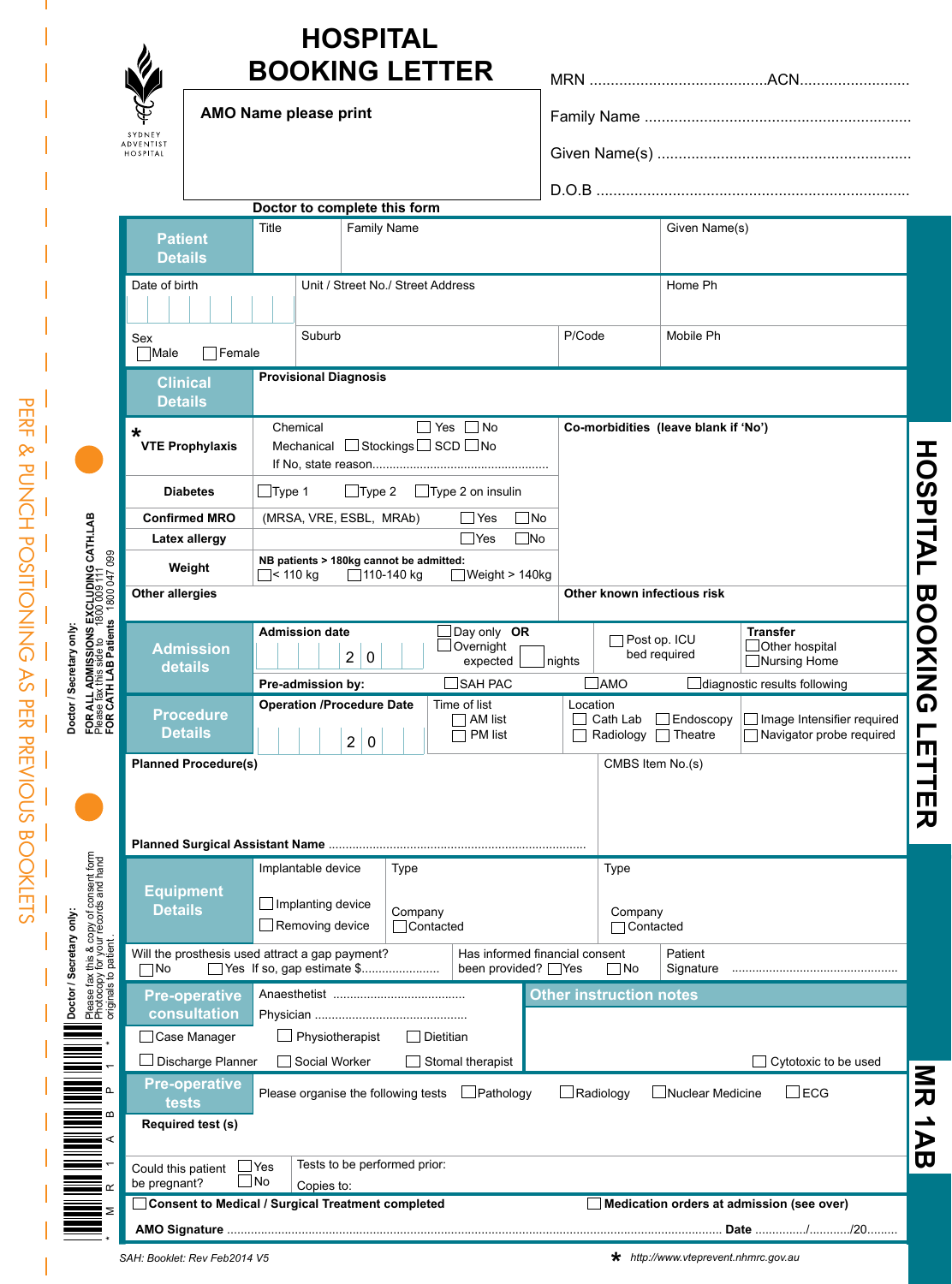|                                                                                                   |                                                                                                    |                       | Initial         |  |                                     |  |  |  |  |  |  |  |                                                                                                                  |
|---------------------------------------------------------------------------------------------------|----------------------------------------------------------------------------------------------------|-----------------------|-----------------|--|-------------------------------------|--|--|--|--|--|--|--|------------------------------------------------------------------------------------------------------------------|
|                                                                                                   |                                                                                                    |                       | Time            |  |                                     |  |  |  |  |  |  |  |                                                                                                                  |
|                                                                                                   |                                                                                                    |                       | Date            |  |                                     |  |  |  |  |  |  |  | SAH: MR1AB Hospital Booking Letter / Booklet: Rev Feb2014 V5                                                     |
|                                                                                                   |                                                                                                    |                       | Initial         |  |                                     |  |  |  |  |  |  |  |                                                                                                                  |
|                                                                                                   |                                                                                                    | Administration        | Time            |  |                                     |  |  |  |  |  |  |  |                                                                                                                  |
|                                                                                                   |                                                                                                    |                       | Date            |  |                                     |  |  |  |  |  |  |  |                                                                                                                  |
| Given Name(s)<br>Family Name<br>D.O.B.                                                            |                                                                                                    |                       |                 |  |                                     |  |  |  |  |  |  |  |                                                                                                                  |
|                                                                                                   |                                                                                                    |                       | Medication time |  |                                     |  |  |  |  |  |  |  |                                                                                                                  |
|                                                                                                   |                                                                                                    |                       |                 |  |                                     |  |  |  |  |  |  |  |                                                                                                                  |
|                                                                                                   |                                                                                                    | Signature<br>Doctor's |                 |  |                                     |  |  |  |  |  |  |  |                                                                                                                  |
| (continued)                                                                                       |                                                                                                    | Stop<br>Date          |                 |  |                                     |  |  |  |  |  |  |  |                                                                                                                  |
| <b>TTER</b>                                                                                       |                                                                                                    | Start<br>Date         |                 |  |                                     |  |  |  |  |  |  |  |                                                                                                                  |
|                                                                                                   |                                                                                                    | Route                 |                 |  |                                     |  |  |  |  |  |  |  |                                                                                                                  |
| HOSPITAL BOOKING LET                                                                              |                                                                                                    | Frequency             |                 |  |                                     |  |  |  |  |  |  |  |                                                                                                                  |
|                                                                                                   |                                                                                                    | Dose                  |                 |  |                                     |  |  |  |  |  |  |  |                                                                                                                  |
|                                                                                                   |                                                                                                    | Strength              |                 |  |                                     |  |  |  |  |  |  |  |                                                                                                                  |
| Medication orders at admission - please print clearly (orders valid for 24 hours after admission) | To ensure timely administration, list medication to be given first, followed by current medication | Medication            |                 |  | VTE Prophylaxis (Chemical)          |  |  |  |  |  |  |  | Attach an additional Hospital Booking Letter if extra space is required for medication<br><b>HILLING CONTROL</b> |
| SYDNEY<br>ADVENTIST<br>HOSPITAL                                                                   |                                                                                                    | Date<br>of            | order           |  | $\sqrt{\frac{1}{\text{admission}}}$ |  |  |  |  |  |  |  |                                                                                                                  |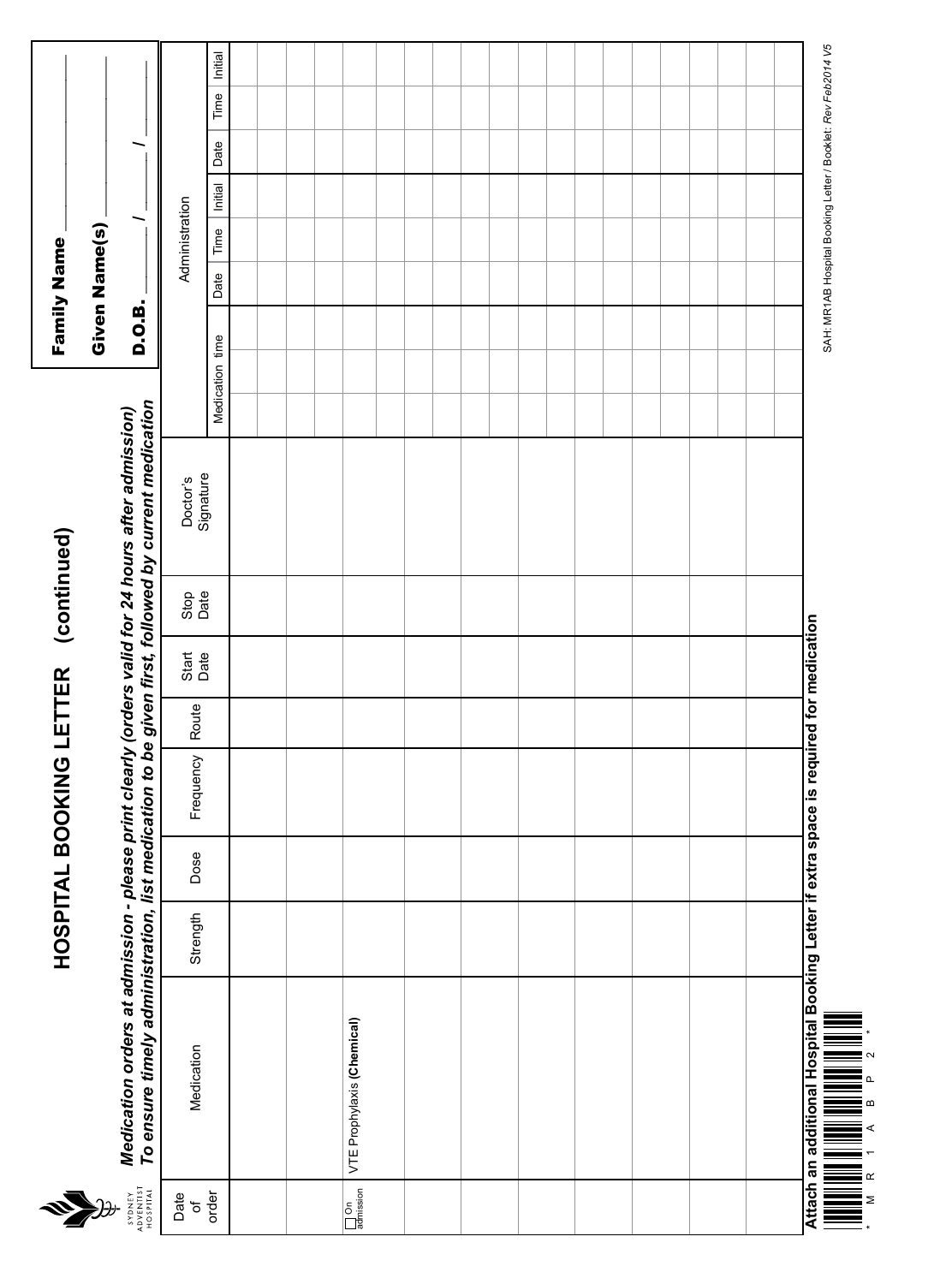

Perf & PUNCH PERF & PUNCH POSITIONING AS PER PREVIOUS BOOKLETS Positio O<br>Ning as

**Please fax copy to Hospital Bookings 1800 009 111**

Please fax copy to Hospital Bookings 1800 009 111

Ξ

AS<br>F

PR<br>PR<br>PR

Us booklets

### **CONSENT TO MEDICAL OR SURGICAL TREATMENT**

|                                                         | <b>MRN</b>              | <b>ACN</b> |
|---------------------------------------------------------|-------------------------|------------|
| <b>Family Name</b>                                      | Given Name(s)           |            |
| <b>Admission Date</b><br>$\overline{2}$<br>$\mathbf{0}$ | <b>Admitting Doctor</b> |            |

| We have discussed what alternatives are available; the nature and risks of this medical treatment and/or<br>procedure; the risk that it may not give the expected result, and the possibility of altered or additional<br>and a property we have a set to be a set to see that that the fact that the medical treatment and learn we are |
|------------------------------------------------------------------------------------------------------------------------------------------------------------------------------------------------------------------------------------------------------------------------------------------------------------------------------------------|

procedures being required. We have also discussed the fact that the medical treatment and/or procedure may involve anaesthetics, medications and/or blood transfusions, blood products and that these also carry risks. On the basis of this understanding, we agree that I perform, and he/she consent to, this medical treatment and/or procedure.

| (Signature) |  |  |
|-------------|--|--|
|             |  |  |
| (Signature) |  |  |

### *OR OR*  **CONSENT BY PERSON RESPONSIBLE TO MEDICAL OR SURGICAL TREATMENT**

| the person responsible for |  |
|----------------------------|--|
|                            |  |

the need for the latter to have the following medical treatment and/or procedure .........................................

........................................................................................................................................................................

........................................................................................................................................................................

We have discussed what alternatives are available; the nature and risks of this medical treatment and/or procedure; the risk that it may not give the expected result, and the possibility of altered or additional procedures being required. We have also discussed the fact that the medical treatment and/or procedure may involve anaesthetics, medications and/or blood transfusions, blood products and that these also carry risks. On the basis of this understanding, we agree that I perform, and he/she consent to, this medical treatment and/or procedure.

| $\equiv$ $\dot{}$<br>$\equiv$ .<br>▇. | (Signature) |  |
|---------------------------------------|-------------|--|
| ≣≥<br>畫                               | (Signature) |  |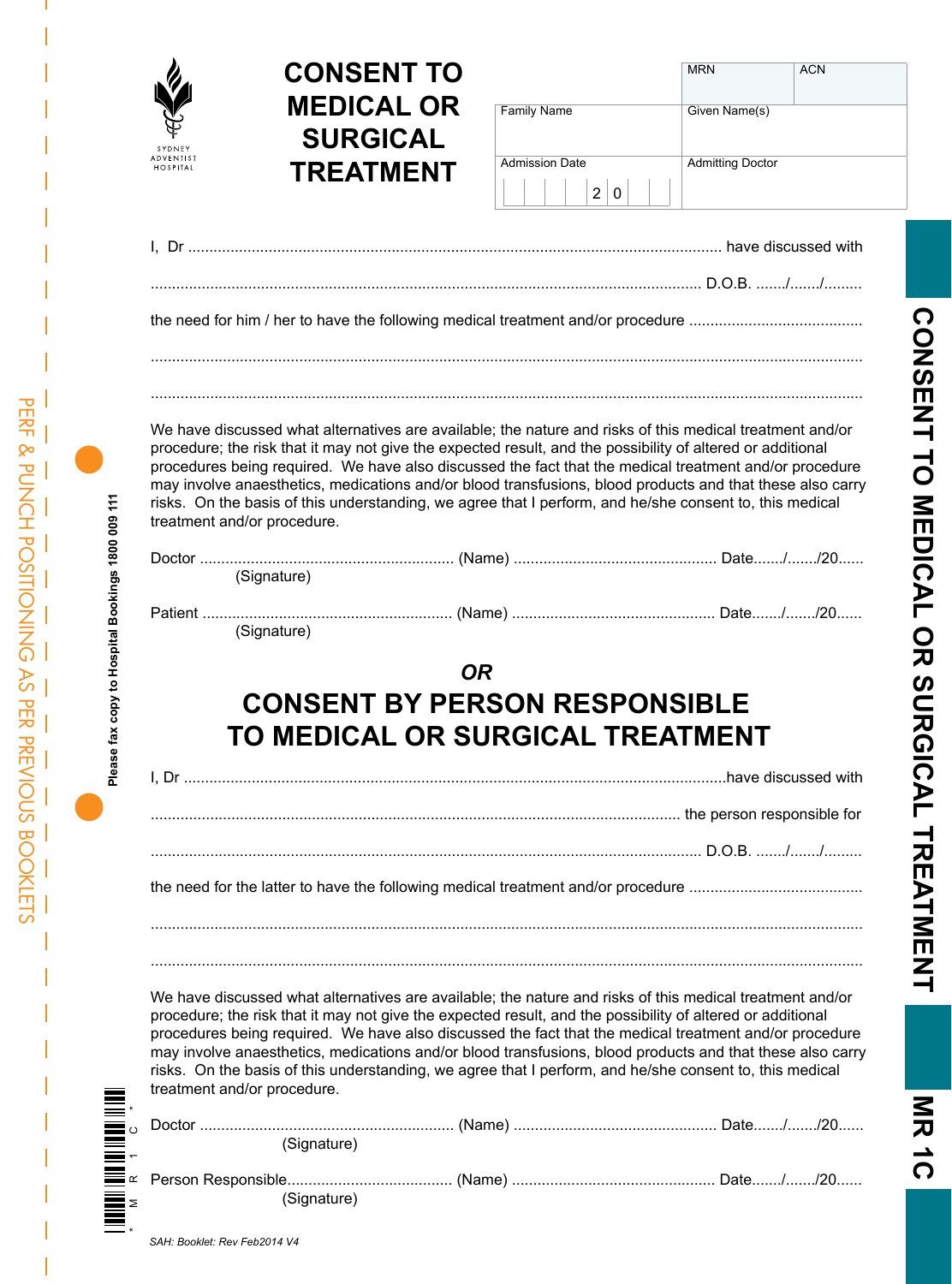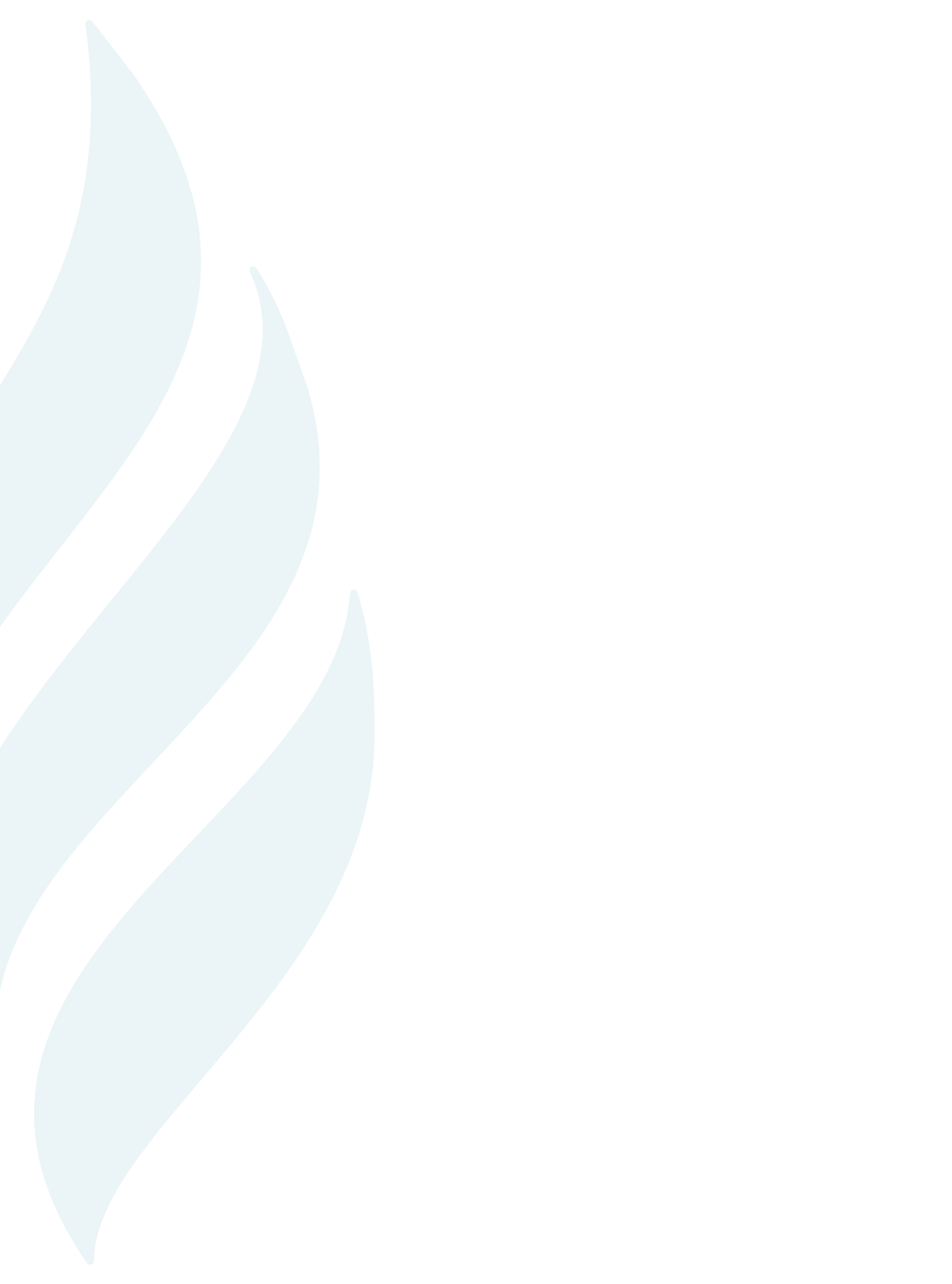|                                                                              | SYDNEY<br><b>ADVENTIST</b><br>HOSPITAL                                             |                                                               | <b>ADMISSION</b><br><b>FORM</b><br>This form can be completed online at<br>https://eadmissions.sah.org.au                                                        |                                                   | <b>MRN</b>                         | office use only<br>Form<br><b>MR1AB HBL</b><br><b>MR1C Consent</b><br><b>Advised costs</b> | <b>MR26A Patient History</b><br>MR1AA Admission form<br>Yes | <b>ACN</b><br>Date received<br><b>No</b>                                                                                                                                                                                                                                                                                                                                                                                      | /20<br>/20<br>/20<br>/20 |                        |
|------------------------------------------------------------------------------|------------------------------------------------------------------------------------|---------------------------------------------------------------|------------------------------------------------------------------------------------------------------------------------------------------------------------------|---------------------------------------------------|------------------------------------|--------------------------------------------------------------------------------------------|-------------------------------------------------------------|-------------------------------------------------------------------------------------------------------------------------------------------------------------------------------------------------------------------------------------------------------------------------------------------------------------------------------------------------------------------------------------------------------------------------------|--------------------------|------------------------|
|                                                                              | <b>THIS</b><br><b>HOSPITAL</b><br><b>VISIT</b><br>Admitting Dr's Surname           | Date of Admission<br>Date of Procedure                        | $\overline{2}$<br>0<br>$\overline{2}$<br>$\mathbf 0$                                                                                                             | Preferred accommodation (please tick)<br>Initials |                                    | Suburb                                                                                     |                                                             | Single Room Shared Room (Not available for Maternity or Day patients Only)<br>SAH cannot guarantee that your accommodation preference will be granted as room<br>allocations are based on availability and clinical need. Gap payments will apply for<br>private rooms if your insurance does not cover private room fees. This also applies if<br>your preference is for a shared room and you are allocated a private room. |                          |                        |
|                                                                              | <b>PERSONAL</b><br><b>DETAILS</b><br>Title                                         | or outpatient before?<br>at this hospital?<br>Family Name     | Have you attended this Hospital as an in-patient<br>If this admission is for a child, was the child born                                                         | Given Name(s)                                     |                                    | No<br>No                                                                                   |                                                             |                                                                                                                                                                                                                                                                                                                                                                                                                               |                          |                        |
|                                                                              | <b>Preferred Name</b>                                                              |                                                               | Previous Family Name (if applicable)                                                                                                                             |                                                   |                                    |                                                                                            | Date of birth                                               | Gender                                                                                                                                                                                                                                                                                                                                                                                                                        | Male<br>Female           |                        |
| : Sydney Adventist Hospital<br>Freepost 6, 185 Fox Valley Rd,<br>/ 2076<br>> | <b>Marital Status</b><br>Unit No.<br>Suburb<br>Postal address<br>same as above     | Married (including defacto)<br>Street No.<br>Yes<br>$\Box$ No | Single<br>Widowed<br><b>Street Name</b><br>P/code<br>If No, postal address<br>Suburb                                                                             | Email address                                     | Separated                          |                                                                                            | <b>Divorced</b><br>P/code                                   | Home Ph<br>Work Ph<br>Mobile<br>Sydney Contact No.(s) if not<br>from Sydney                                                                                                                                                                                                                                                                                                                                                   |                          | <b>ADMISSION</b><br>П  |
| <b>Return address:</b><br>Admitting Officer,<br>Wahroonga NSW                | Country of Birth<br>Indigenous status (please tick at least one box)<br>Aboriginal | Torres Strait Islander                                        | Country of Residence<br>  Neither                                                                                                                                |                                                   | Interpreter Required<br>Occupation |                                                                                            | Language spoken at home?<br>No                              | English<br>Yes<br>Religion                                                                                                                                                                                                                                                                                                                                                                                                    | Other                    | ORS                    |
|                                                                              | Usual GP's name<br><b>PERSONS TO</b>                                               | Name                                                          | Address<br>Suburb                                                                                                                                                |                                                   | Relationship                       |                                                                                            | P/code                                                      | Phone No.<br>Fax No. (if known)<br>Home Ph                                                                                                                                                                                                                                                                                                                                                                                    |                          |                        |
|                                                                              | <b>CONTACT</b><br>Suburb<br>Name of other Emergency contact                        |                                                               | Street address (if different to above)                                                                                                                           |                                                   |                                    |                                                                                            | P/code<br>Contact Phone No.(s)                              | Work Ph<br>Mobile                                                                                                                                                                                                                                                                                                                                                                                                             |                          |                        |
| <b>THE REAL PROPERTY</b>                                                     | <b>PRIVATE</b><br><b>HEALTH FUND</b>                                               | <b>Fund Name</b><br>Contributor's                             | If you are claiming through the Department of Veteran's Affairs or Workers' Compensation please go to next page<br>Client / Membership No.<br><b>Family Name</b> |                                                   | Given Name(s)                      | Table / Type of cover                                                                      |                                                             | Relationship of patient to<br>contributor<br>Home phone No.                                                                                                                                                                                                                                                                                                                                                                   |                          | ミカ<br>$\blacktriangle$ |
|                                                                              | Have you been in this fund / table for over                                        | Title                                                         | Contributor's address if different from patient's personal street address?<br>Yes                                                                                |                                                   |                                    |                                                                                            | If No, have you transferred from another fund?              |                                                                                                                                                                                                                                                                                                                                                                                                                               | P/code                   | AA                     |
|                                                                              | 12 months?                                                                         |                                                               | No<br>Patients with less than 12 months membership in their fund / table may not be eligible for any benefits.                                                   |                                                   |                                    | No                                                                                         |                                                             |                                                                                                                                                                                                                                                                                                                                                                                                                               |                          |                        |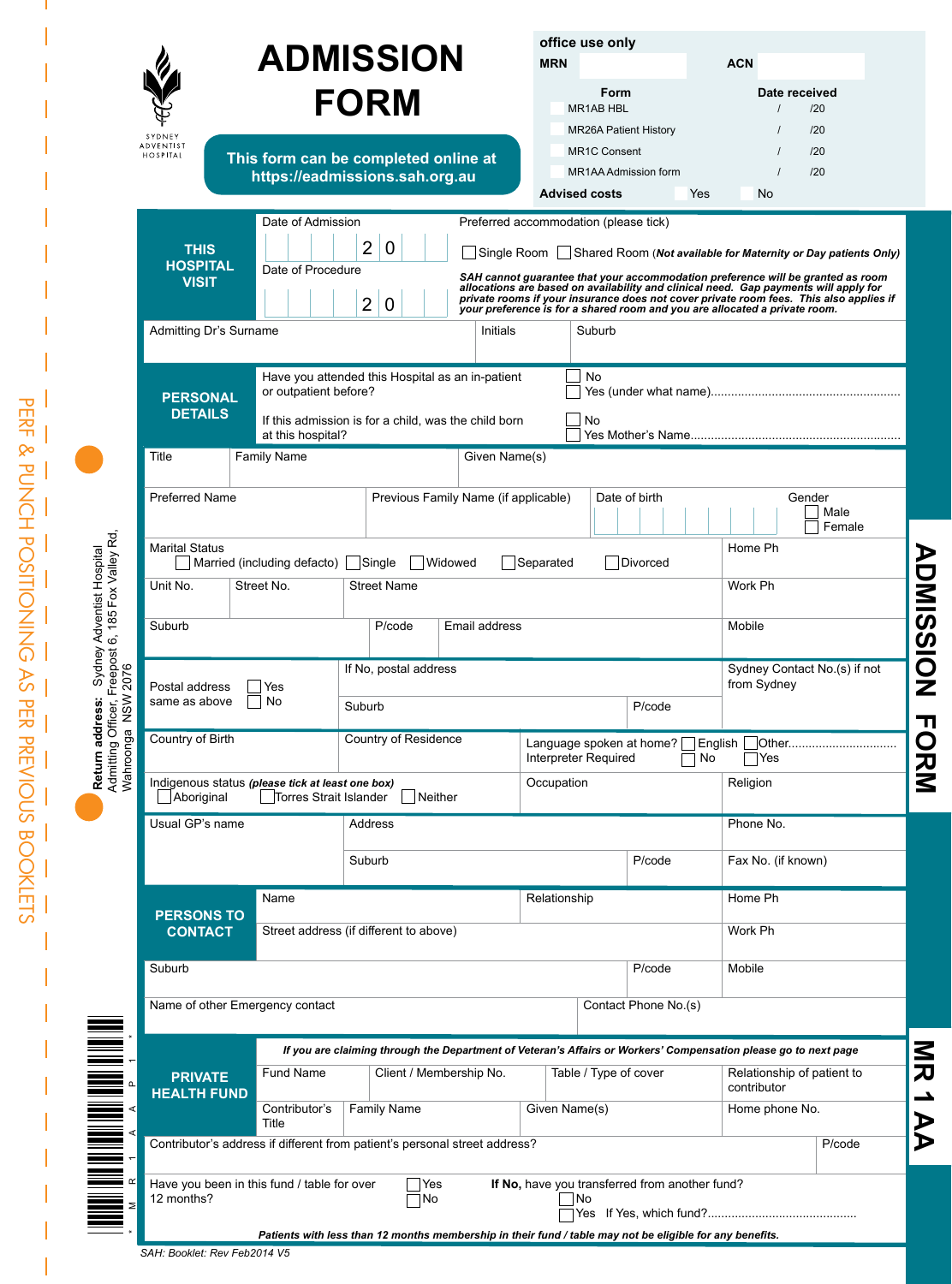| <b>Family Name</b>               | Given Name(s)                                                                                                                                                                                                                                                                                                                                                                                                                        | D.O.B.                              |                                                                                                                                                |                                |                     | OFFICE USE ONLY P2 OF MR 1 AA                                                        |  |
|----------------------------------|--------------------------------------------------------------------------------------------------------------------------------------------------------------------------------------------------------------------------------------------------------------------------------------------------------------------------------------------------------------------------------------------------------------------------------------|-------------------------------------|------------------------------------------------------------------------------------------------------------------------------------------------|--------------------------------|---------------------|--------------------------------------------------------------------------------------|--|
|                                  | <b>ENTITLEMENTS</b><br><b>Medicare / Safety Net / Veterans' Affairs</b>                                                                                                                                                                                                                                                                                                                                                              |                                     |                                                                                                                                                |                                |                     |                                                                                      |  |
| <b>Medicare</b><br>Card          | Card No                                                                                                                                                                                                                                                                                                                                                                                                                              |                                     |                                                                                                                                                | Medicare ID No<br>Left of name |                     | $Expiry$ /                                                                           |  |
| <b>Other Card</b><br><b>Type</b> | <b>Pensioner Card</b><br><b>Health Care Card</b><br>C'wealth Senior Card                                                                                                                                                                                                                                                                                                                                                             |                                     |                                                                                                                                                |                                |                     | Expiry $\qquad \qquad$ / $\qquad \qquad$ /                                           |  |
| <b>Safety Net Card</b>           | Safety Net Entitlement<br>Safety Net Concession                                                                                                                                                                                                                                                                                                                                                                                      |                                     |                                                                                                                                                |                                |                     |                                                                                      |  |
|                                  | If you have a current Prescription Record Form, please bring this with you to the hospital as you may be eligible for benefits<br>under the Medicare Safety Net Scheme.                                                                                                                                                                                                                                                              |                                     |                                                                                                                                                |                                |                     |                                                                                      |  |
|                                  | If you do not intend to claim your hospitalisation costs through the DVA please complete Medicare Entitlement Section above                                                                                                                                                                                                                                                                                                          |                                     |                                                                                                                                                |                                |                     |                                                                                      |  |
| <b>Veterans'Affairs</b>          | Gold<br>Orange*<br>DVA No<br>White                                                                                                                                                                                                                                                                                                                                                                                                   |                                     |                                                                                                                                                |                                | Expiry /            | * (Pharmaceutical benefits only)                                                     |  |
|                                  | White cardholders only: Your doctor must obtain approval from the Department of Veterans' Affairs prior to day of admission                                                                                                                                                                                                                                                                                                          |                                     |                                                                                                                                                |                                |                     |                                                                                      |  |
|                                  | <b>WORKERS' COMPENSATION / PUBLIC LIABILITY /</b><br>THIRD PARTY PATIENTS ONLY                                                                                                                                                                                                                                                                                                                                                       |                                     | Type of claim                                                                                                                                  |                                |                     | <b>Workers' Compensation</b><br>Third Party motor vehicle<br><b>Public Liability</b> |  |
| Date of accident<br>$\prime$     | $\prime$                                                                                                                                                                                                                                                                                                                                                                                                                             | Name of Insurer at time of accident |                                                                                                                                                |                                | Insurer's Claim No. |                                                                                      |  |
| Insurer's address                |                                                                                                                                                                                                                                                                                                                                                                                                                                      |                                     | P/code                                                                                                                                         | Insurer's fax no.              |                     | Phone No.                                                                            |  |
| <b>WCC</b><br>Cases only         | Name of employer                                                                                                                                                                                                                                                                                                                                                                                                                     |                                     | Contact person                                                                                                                                 |                                | Phone no.           |                                                                                      |  |
|                                  | <b>PERSON RESPONSIBLE FOR PAYMENT</b><br>(if other than patient)                                                                                                                                                                                                                                                                                                                                                                     | Name                                |                                                                                                                                                |                                |                     |                                                                                      |  |
|                                  | Postal address for account (if different to above)                                                                                                                                                                                                                                                                                                                                                                                   |                                     |                                                                                                                                                |                                | Home Ph             |                                                                                      |  |
| Suburb                           |                                                                                                                                                                                                                                                                                                                                                                                                                                      | P/Code                              | Work Ph                                                                                                                                        |                                | Mobile              |                                                                                      |  |
|                                  | <b>POWER OF ATTORNEY / ENDURING GUARDIAN /</b><br><b>ADVANCE CARE DIRECTIVE</b><br>(a copy of these is required if applicable)                                                                                                                                                                                                                                                                                                       |                                     | Do you have an Advance Care Directive?                                                                                                         |                                |                     | Yes<br>No                                                                            |  |
|                                  | Name of Enduring Guardian (if one appointed)                                                                                                                                                                                                                                                                                                                                                                                         |                                     |                                                                                                                                                |                                | Phone No.           |                                                                                      |  |
|                                  | Name of Power of Attorney (if one appointed)                                                                                                                                                                                                                                                                                                                                                                                         |                                     |                                                                                                                                                |                                | Phone No.           |                                                                                      |  |
|                                  | <b>CONSENT TO USE PERSONAL INFORMATION</b>                                                                                                                                                                                                                                                                                                                                                                                           |                                     | I understand that if I have any concerns about privacy, I may raise them<br>when I come to the hospital for admission. I have read the section |                                |                     |                                                                                      |  |
| at any time.                     | on the Sydney Adventist Hospital Personal Information & Privacy for Patients and understand my right to privacy and how my personal<br>information will be used at the Hospital. I understand that my contact details may also be given to the Sydney Adventist Hospital Foundation.<br>I give consent to the use of my personal information as described in this Pre-Admission booklet. I understand that I may withdraw my consent |                                     |                                                                                                                                                |                                |                     |                                                                                      |  |
|                                  |                                                                                                                                                                                                                                                                                                                                                                                                                                      |                                     |                                                                                                                                                |                                |                     |                                                                                      |  |
|                                  | <b>ACKNOWLEDGEMENT OF</b><br><b>RIGHTS &amp; RESPONSIBILITIES</b>                                                                                                                                                                                                                                                                                                                                                                    |                                     |                                                                                                                                                |                                |                     |                                                                                      |  |
| queries with staff.              | I have read and understand the section entitled Patients' Rights and Responsibilities in this Pre-Admission booklet and will discuss any                                                                                                                                                                                                                                                                                             |                                     |                                                                                                                                                |                                |                     |                                                                                      |  |
|                                  |                                                                                                                                                                                                                                                                                                                                                                                                                                      |                                     |                                                                                                                                                |                                |                     |                                                                                      |  |
|                                  | <b>CONFIRMATION OF COMPLETENESS OF FORM</b>                                                                                                                                                                                                                                                                                                                                                                                          |                                     |                                                                                                                                                |                                |                     |                                                                                      |  |
|                                  | I certify the information on this form to be true & complete to the best of my knowledge.                                                                                                                                                                                                                                                                                                                                            |                                     |                                                                                                                                                |                                |                     |                                                                                      |  |
|                                  |                                                                                                                                                                                                                                                                                                                                                                                                                                      |                                     |                                                                                                                                                |                                |                     |                                                                                      |  |
| <b>OFFICE USE</b>                | Hospital admission                                                                                                                                                                                                                                                                                                                                                                                                                   | If Yes, which hospital?             |                                                                                                                                                | Reason                         |                     |                                                                                      |  |
| <b>ONLY</b>                      | in the last 6 months<br>Yes<br>(including SAH)<br>No                                                                                                                                                                                                                                                                                                                                                                                 | From //20                           |                                                                                                                                                | If SAH, planned admission      |                     | Yes<br>No                                                                            |  |
|                                  |                                                                                                                                                                                                                                                                                                                                                                                                                                      | to $120$                            |                                                                                                                                                |                                |                     |                                                                                      |  |

\* M R 1 AAP2 \*

 $\ddot{\phantom{1}}$  $\scriptstyle\sim$  $\mathtt{a}$  $\prec$  $\prec$  $\ddot{\phantom{0}}$  $\propto$  $\geq$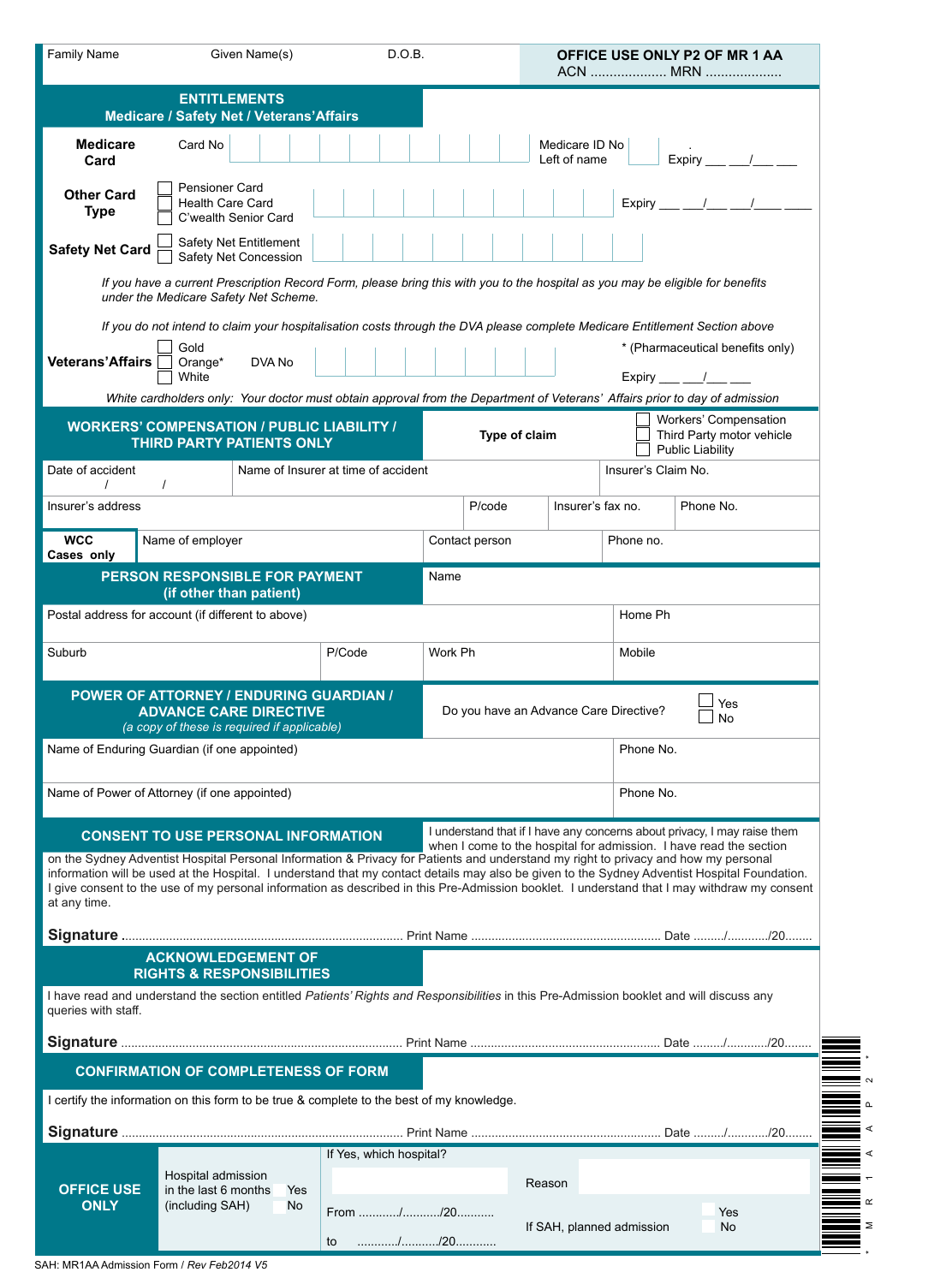

|                                        |                                        |                                                                                                        |              |                                                                          | <b>MRN</b>                 | <b>ACN</b>                         |               |
|----------------------------------------|----------------------------------------|--------------------------------------------------------------------------------------------------------|--------------|--------------------------------------------------------------------------|----------------------------|------------------------------------|---------------|
|                                        |                                        | <b>PATIENT</b><br><b>HISTORY FORM</b>                                                                  |              | <b>Family Name</b><br>Date of Birth                                      | Given Name(s)<br>Phone No. |                                    |               |
| DVENTIS <sup>-</sup><br><b>OSPITAL</b> |                                        | This form can be completed online at<br>https://eadmissions.sah.org.au                                 |              | Sydney contact phone no.<br><b>Admission Date</b><br>2 0                 | Mobile No.                 | <b>Admitting Doctor</b>            |               |
|                                        | <b>PATIENT HISTORY</b>                 | (Please circle the appropriate answer or tick the appropriate box)                                     |              |                                                                          |                            | NB: Shaded area Staff Only         |               |
|                                        | <b>Please specify reason</b>           |                                                                                                        |              |                                                                          |                            |                                    |               |
|                                        | for this admission                     |                                                                                                        |              |                                                                          |                            |                                    |               |
|                                        |                                        | Is this admission the result of a past or present injury?<br>If yes: Date of injury //                 | N            |                                                                          |                            |                                    |               |
|                                        | <b>Endocrinology</b>                   |                                                                                                        |              | Name of Specialist(s)                                                    |                            |                                    |               |
| <b>Diabetes</b>                        |                                        |                                                                                                        | ${\sf N}$    | JType 1 Controlled by: □ Diet □ Injection □ Tablet                       |                            |                                    |               |
|                                        |                                        |                                                                                                        |              | $J$ Type 2                                                               |                            |                                    |               |
|                                        |                                        | If you are a diabetic & you monitor, are your<br>blood sugar levels generally below 8 mmol/L           | N            | Υ                                                                        |                            | <b>Staff only</b>                  |               |
| Thyroid problems                       |                                        |                                                                                                        | N            | Y                                                                        |                            |                                    |               |
| Low blood sugar                        |                                        |                                                                                                        | N            | Υ                                                                        |                            |                                    |               |
|                                        | <b>Cardiovascular System</b>           |                                                                                                        |              | Name of Specialist(s)                                                    |                            |                                    | PATIE         |
|                                        | Elevated cholesterol / triglycerides   |                                                                                                        | N            | Y                                                                        |                            |                                    |               |
|                                        |                                        | High blood pressure / hypertension                                                                     | N            | Y                                                                        |                            |                                    |               |
|                                        | Chest pain, angina                     |                                                                                                        | N            | Y                                                                        |                            |                                    |               |
| Heart attack(s)                        |                                        |                                                                                                        | N<br>N       | Υ<br>Υ                                                                   |                            |                                    |               |
|                                        | embolism / varicose veins              | Palpitations / heart murmur / irregular heart beat / AF<br>Previous deep venous thrombosis / pulmonary | N            | Y                                                                        |                            | Need for<br>anti-embolic stockings |               |
|                                        |                                        | Coronary artery bypass                                                                                 |              | Y Year                                                                   |                            |                                    | <b>1971</b>   |
|                                        |                                        | Coronary / vascular stent                                                                              |              | Y Year                                                                   |                            |                                    |               |
| Artificial implants /                  |                                        | Artificial heart valve                                                                                 |              | Y Year                                                                   |                            |                                    |               |
| devices / grafts                       |                                        |                                                                                                        |              | Y MakeModel                                                              |                            |                                    | つカイ           |
|                                        |                                        | Pacemaker                                                                                              |              | Last checked $,$ / $,$ / $,$                                             |                            |                                    |               |
|                                        |                                        | Heart failure / Congestive cardiac failure                                                             | N            | Y                                                                        |                            |                                    |               |
|                                        | Rheumatic fever / valve disease        |                                                                                                        | N            | Y                                                                        |                            |                                    | O             |
|                                        | Other cardiac problems                 |                                                                                                        | N            |                                                                          |                            |                                    |               |
|                                        | Family history of cardiac disease      |                                                                                                        | N            | Y                                                                        |                            |                                    |               |
|                                        | <b>Respiratory System</b>              |                                                                                                        |              | Name of Specialist(s)                                                    |                            |                                    |               |
| Recent cold                            |                                        |                                                                                                        | N            | Y                                                                        |                            |                                    |               |
|                                        | Bronchitis / Asthma / Emphysema /      | Chronic obstructive pulmonary disease /<br>Shortness of breath / bronchiectasis / asbestosis           | N            | Do you use: □ Nebulisers<br>Puffers<br>$\Box$ Home Oxygen                |                            |                                    |               |
|                                        | Any other lung problems                |                                                                                                        | N            |                                                                          |                            |                                    |               |
|                                        | <b>Gastrointestinal System</b>         |                                                                                                        |              | Name of Specialist(s)                                                    |                            |                                    |               |
|                                        | Gastric ulcer / reflux / hiatus hernia |                                                                                                        | $\mathsf{N}$ | Υ                                                                        |                            |                                    |               |
| Jaundice                               |                                        |                                                                                                        | N            | Υ                                                                        |                            |                                    |               |
| Hepatitis                              |                                        |                                                                                                        | N            | Y Which type?                                                            |                            |                                    |               |
| Stoma                                  |                                        |                                                                                                        | N            | Υ                                                                        |                            | Record on MR 26AB                  |               |
|                                        | <b>Haematology</b>                     |                                                                                                        |              | Name of Specialist(s)                                                    |                            |                                    |               |
|                                        | Previous blood transfusion             |                                                                                                        | N            |                                                                          |                            |                                    |               |
| Anaemia                                |                                        |                                                                                                        | N            | Y                                                                        |                            |                                    |               |
| clotting disorders                     |                                        | Blood disorders / bleeding problems / bruise easily /                                                  | N            | Υ                                                                        |                            |                                    | <b>NR 26A</b> |
|                                        |                                        |                                                                                                        |              |                                                                          |                            | Notify AMO if not<br>ceased        |               |
|                                        | medication / Warfarin?                 | Do you take blood thinning / arthritis / aspirin based                                                 | N            | If Yes What date have you been instructed to stop this<br>medication? // |                            |                                    |               |

**If you have not been instructed to stop this medication, contact your admitting doctor** 

**immediately for instructions.**

PERF & PUNCH POSITIONING AS PER PREVIOUS BOOKLETS PERF & PUNCH POSITIONING AS PER PREVIOUS BOOKLETS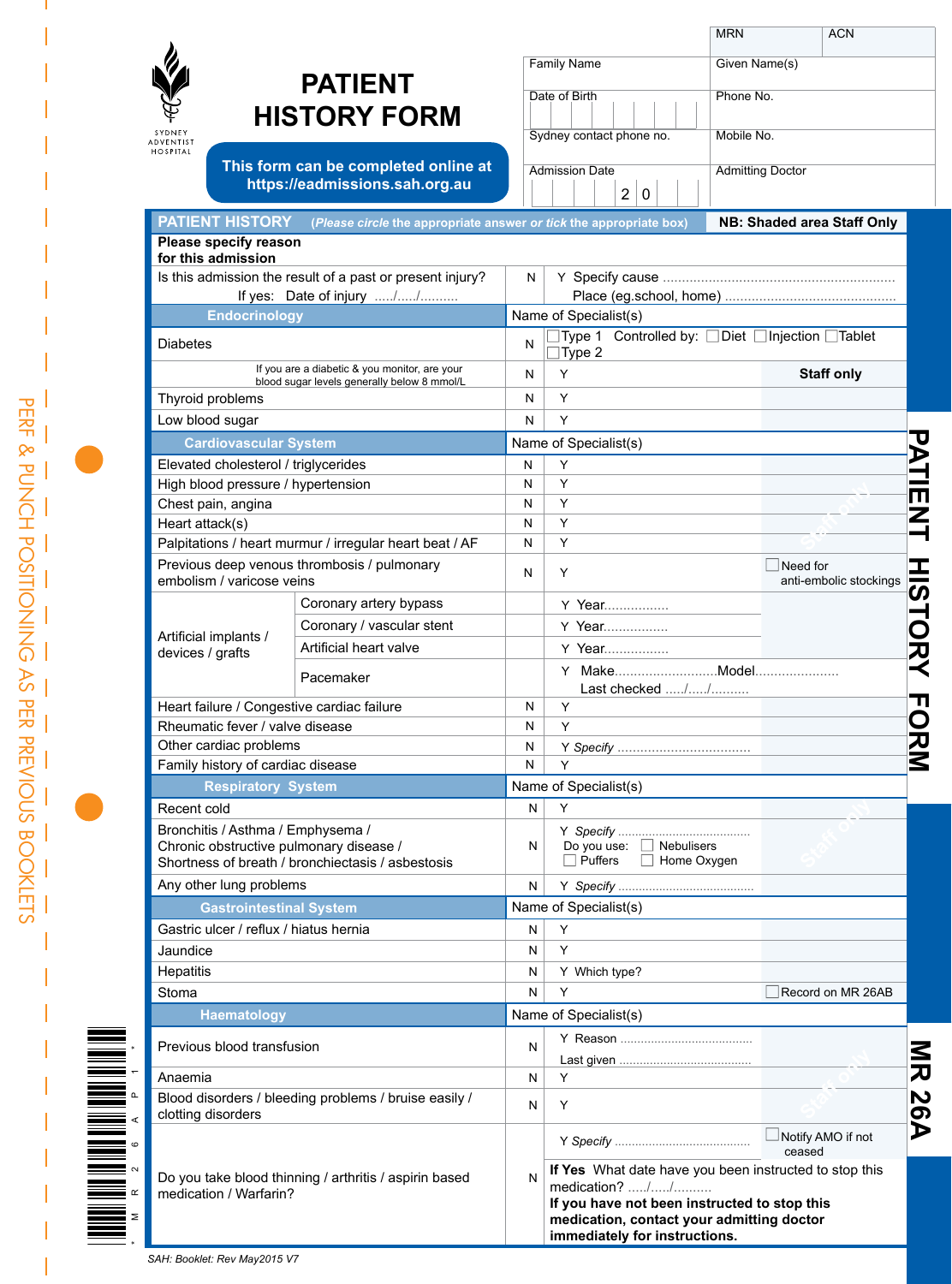| <b>Family Name</b>                                         | Given Name(s) |         |           | Date of Birth            | Office Use Only<br><b>MRN</b><br><b>ACN</b>                                                                            | P <sub>2</sub> of 4                   |
|------------------------------------------------------------|---------------|---------|-----------|--------------------------|------------------------------------------------------------------------------------------------------------------------|---------------------------------------|
| <b>Neurology</b>                                           |               |         |           | Name of Specialist(s)    |                                                                                                                        | <b>Staff only</b>                     |
| Fits / faints / funny turns / epilepsy                     |               |         | Ν         | Y                        |                                                                                                                        |                                       |
| Stroke / mini stroke / TIA                                 |               |         | N         | Y                        | Any residual weakness                                                                                                  |                                       |
| Limb paralysis                                             |               |         | N         | Y.                       | Right arm $\Box$ Left arm<br>$\Box$ Right leg $\Box$ Left leg                                                          |                                       |
| Speech / swallowing problems                               |               |         | N         | Y                        |                                                                                                                        |                                       |
| Polio / meningitis                                         |               |         |           |                          |                                                                                                                        |                                       |
| Previous falls / unsteady on feet                          |               |         | N<br>N    | Y                        |                                                                                                                        | Ref MR26AB & 26AC                     |
| Short term memory loss / dementia                          |               |         | N         |                          | NB: If Yes, you may be asked to provide<br>a family member or carer who must be in<br>attendance for the hospital stay |                                       |
| <b>Genitourinary system</b>                                |               |         |           | Name of Specialist(s)    |                                                                                                                        |                                       |
| Kidney trouble / dialysis / Renal impairment               |               |         | ${\sf N}$ | Y                        |                                                                                                                        |                                       |
| Stomas                                                     |               |         | N         | Υ                        |                                                                                                                        | Illustrate on<br><b>MR 26AB</b>       |
| <b>Bladder problems</b>                                    |               |         | ${\sf N}$ | Y<br>□Urgency            | □ Urinary Incontinence □ Frequency<br>Pain                                                                             |                                       |
| <b>Musculoskeletal system</b>                              |               |         |           | Name of Specialist(s)    |                                                                                                                        |                                       |
| Arthritis                                                  |               |         | N         | Y                        |                                                                                                                        |                                       |
| Back / neck injury or problems                             |               |         | N         | Y                        |                                                                                                                        |                                       |
| Metal plates / pins                                        |               |         | N         |                          |                                                                                                                        |                                       |
| Hip, knee or shoulder replacements                         |               |         | N         |                          |                                                                                                                        |                                       |
| Other implants / devices                                   |               |         | N         |                          | $\Box$ R                                                                                                               |                                       |
| <b>General Health &amp; Lifestyle</b>                      |               |         |           |                          |                                                                                                                        |                                       |
| Have you ever smoked?                                      |               |         | N         | Y.                       | Daily amount<br>Date ceased //                                                                                         |                                       |
| Do you presently smoke?                                    |               |         | N         | Y per day                |                                                                                                                        |                                       |
| Do you drink alcohol?                                      |               |         | N         |                          | Y standard drinks per day                                                                                              | Ref to Policy Manual                  |
| Past history of drug dependency                            |               |         | N         |                          | Y Specify                                                                                                              |                                       |
| Do you have chronic pain?                                  |               |         | N         |                          |                                                                                                                        | $\Box$ Ref to MR26AB                  |
| Disturbed sleep pattern / Sleep apnoea                     |               |         | N         | Y                        | □CPAP used □Sedation                                                                                                   |                                       |
| Do you exercise regularly?                                 |               |         | N         | Y                        |                                                                                                                        |                                       |
| Do you have any infections?                                |               |         | N         | Υ                        |                                                                                                                        |                                       |
| Depression / mental illness / anxiety attacks              |               |         | N         | Y                        |                                                                                                                        |                                       |
| For female patients - are you pregnant?                    |               |         | N         | Υ                        | weeks                                                                                                                  |                                       |
| <b>Summary of previous history</b>                         |               |         |           |                          |                                                                                                                        |                                       |
| Previous surgery                                           |               |         | ${\sf N}$ | Υ                        | Please specify below                                                                                                   |                                       |
|                                                            | Year          | Specify |           |                          |                                                                                                                        |                                       |
| Eg. Coronary artery bypass,                                | Year          | Specify |           |                          |                                                                                                                        |                                       |
| brain, liver or pancreatic                                 | Year          | Specify |           |                          |                                                                                                                        |                                       |
| surgery, hip replacements,<br>transplants                  | Year          | Specify |           |                          |                                                                                                                        |                                       |
|                                                            | Year          | Specify |           |                          |                                                                                                                        |                                       |
|                                                            | Year          | Specify |           |                          |                                                                                                                        |                                       |
| Problems with anaesthetics (self or family)                |               |         | N         |                          | $Y$ If Yes $\Box$ Self $\Box$ Family                                                                                   | $\Box$ If yes, advise<br>Anaesthetist |
| eg. Malignant hyperthermia                                 |               |         |           |                          |                                                                                                                        |                                       |
| Cancer / Lymphoma / Leukaemia                              |               |         | ${\sf N}$ | Treatment $\Box$ Surgery | Y Date//<br>$\Box$ Chemotherapy $\Box$ Radiotherapy                                                                    |                                       |
| Transplants                                                |               |         | N         | Y Specify                |                                                                                                                        |                                       |
| <b>Other</b>                                               |               |         |           |                          |                                                                                                                        |                                       |
| Do you have Creutzfeldt-Jakob Disease (CJD)?               |               |         | N         | Y                        |                                                                                                                        | $\Box$ If yes, notify                 |
| Have you had Human Pituitary Growth Hormone prior to 1985? |               |         | N         | Y                        |                                                                                                                        | bookings                              |
| Have you had neurosurgery prior to 1985?                   |               |         | N         | Υ                        |                                                                                                                        | x 9908                                |

 $\bigoplus$ 

SAH: MR26A Patient History Form / Booklet: *Rev May2015 V7*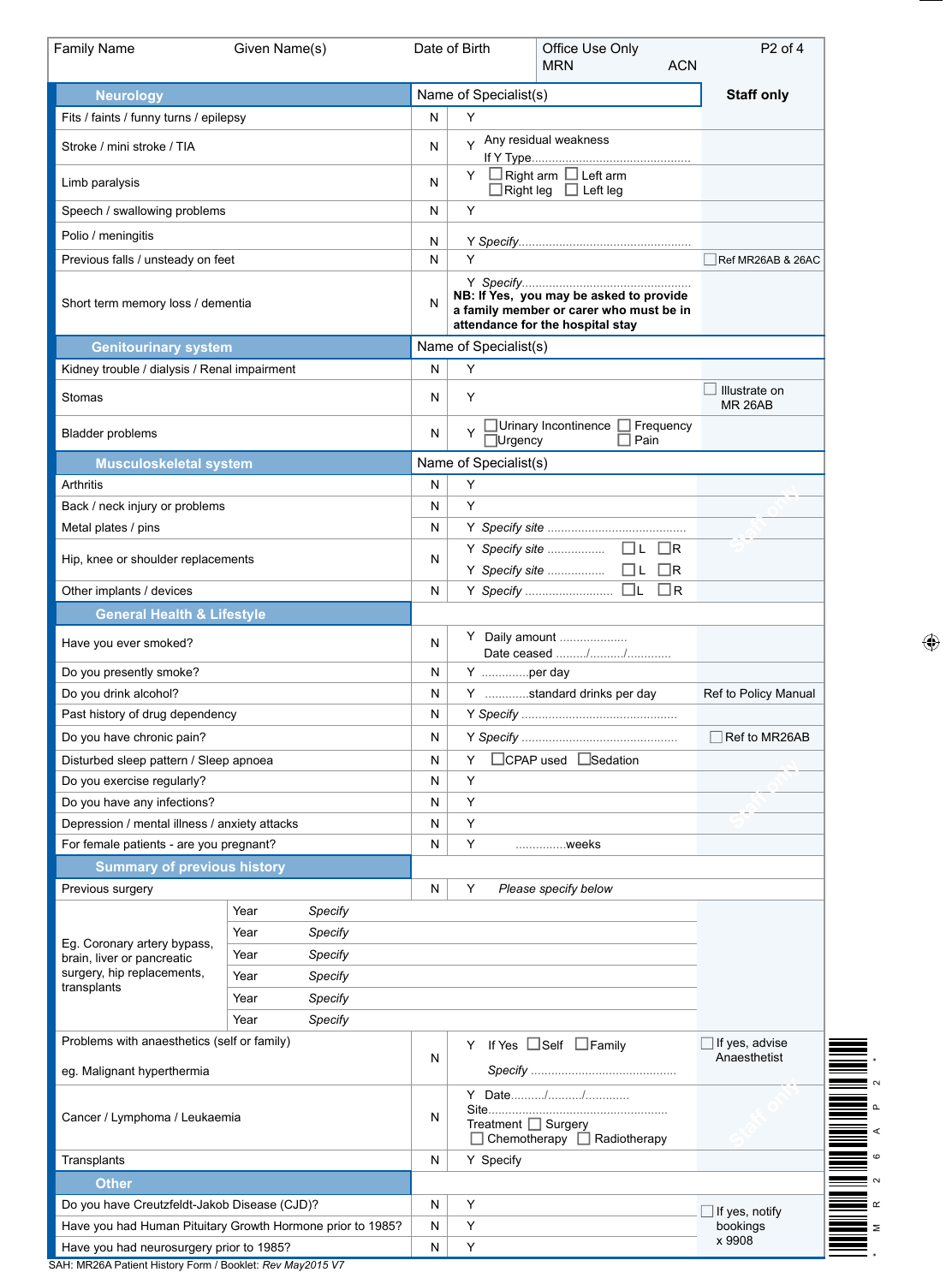|                                                                                                                                             |           |                  |                                      |                   |                                                                   |                                                                                                                   |                  |                                                  |                                                                                            |                                                                                                                                                                                                                                                                                                                                                                                                                                                                                                                                                                                                             |              | <b>MRN</b>                  |               | <b>ACN</b>                                                                       |
|---------------------------------------------------------------------------------------------------------------------------------------------|-----------|------------------|--------------------------------------|-------------------|-------------------------------------------------------------------|-------------------------------------------------------------------------------------------------------------------|------------------|--------------------------------------------------|--------------------------------------------------------------------------------------------|-------------------------------------------------------------------------------------------------------------------------------------------------------------------------------------------------------------------------------------------------------------------------------------------------------------------------------------------------------------------------------------------------------------------------------------------------------------------------------------------------------------------------------------------------------------------------------------------------------------|--------------|-----------------------------|---------------|----------------------------------------------------------------------------------|
|                                                                                                                                             |           |                  |                                      |                   | <b>Prosthetics / Aids / Other</b>                                 |                                                                                                                   |                  |                                                  | <b>Family Name</b>                                                                         |                                                                                                                                                                                                                                                                                                                                                                                                                                                                                                                                                                                                             |              | Given Name(s)               |               |                                                                                  |
| Whilst all care will be taken SAH does not accept<br>responsibility for valuables or personal belongings.<br>Please label where applicable. |           |                  |                                      |                   |                                                                   |                                                                                                                   |                  | <b>For DOSAC see</b><br><b>Theatre checklist</b> | Date of Birth                                                                              |                                                                                                                                                                                                                                                                                                                                                                                                                                                                                                                                                                                                             |              | Phone No.                   |               |                                                                                  |
|                                                                                                                                             |           |                  |                                      |                   |                                                                   | N/A                                                                                                               | Kept<br>at own   | Ward<br>Storage                                  | Taken home by:<br>(Signature)                                                              |                                                                                                                                                                                                                                                                                                                                                                                                                                                                                                                                                                                                             |              |                             |               |                                                                                  |
| Visual<br>aids                                                                                                                              | N         | Glasses          | Contact lenses<br>Sight impaired     |                   |                                                                   |                                                                                                                   | risk             |                                                  |                                                                                            |                                                                                                                                                                                                                                                                                                                                                                                                                                                                                                                                                                                                             |              | <b>Dietary Requirements</b> |               |                                                                                  |
| Hearing<br>aids                                                                                                                             | ${\sf N}$ | Left<br>Right    | <b>Eye Prosthesis</b>                |                   |                                                                   |                                                                                                                   |                  |                                                  |                                                                                            |                                                                                                                                                                                                                                                                                                                                                                                                                                                                                                                                                                                                             |              |                             |               | <b>Staff only</b>                                                                |
| Walking<br>aids                                                                                                                             | N         | Y                |                                      |                   | Specify                                                           | $\Box$                                                                                                            |                  |                                                  |                                                                                            | Do you have a<br>special diet?                                                                                                                                                                                                                                                                                                                                                                                                                                                                                                                                                                              | No           |                             |               |                                                                                  |
| Dentures                                                                                                                                    | N         |                  |                                      |                   | Upper □ Partial □ Full<br>$\Box$ Lower $\Box$ Partial $\Box$ Full | $\Box$<br>$\Box$                                                                                                  |                  |                                                  |                                                                                            | If Yes, Specify                                                                                                                                                                                                                                                                                                                                                                                                                                                                                                                                                                                             | Yes          |                             |               | Diet office<br>contacted                                                         |
| Other                                                                                                                                       | N         | $\Box$ Left      | Y Specify                            | $\Box$ Right      |                                                                   | $\Box$                                                                                                            | $\mathcal{A}$    | . I                                              |                                                                                            |                                                                                                                                                                                                                                                                                                                                                                                                                                                                                                                                                                                                             |              |                             |               |                                                                                  |
|                                                                                                                                             |           |                  | <b>Allergies &amp; Sensitivities</b> |                   |                                                                   |                                                                                                                   |                  |                                                  |                                                                                            | Please document any known allergies or sensitivities eg. medications, latex, plants, tape                                                                                                                                                                                                                                                                                                                                                                                                                                                                                                                   |              |                             |               |                                                                                  |
| Food allergy                                                                                                                                |           |                  |                                      |                   |                                                                   |                                                                                                                   |                  |                                                  |                                                                                            |                                                                                                                                                                                                                                                                                                                                                                                                                                                                                                                                                                                                             |              |                             |               |                                                                                  |
| <b>Your current</b><br><b>Medications</b>                                                                                                   |           |                  |                                      | prior to surgery. |                                                                   | Regular pharmacy: Name<br>injections, insulins, eye drops and creams.<br>administer medications from these packs. |                  |                                                  |                                                                                            | Please record details of all your current medications, which would include tablets, capsules, puffers, patches,<br>Consult your GP or surgeon if you are unsure of any details about your medications or which medications should be ceased<br>Bring into hospital ALL current medications you are taking, BOTH in original containers and blister (Webster) packs, if<br>you have them; also any PBS Authority prescriptions for current medications and your PBS entitlement cards.<br>Please note that medications in your Webster pack may be re-dispensed by SAH pharmacy as nurses are not allowed to | Contact no.  |                             |               | Diet office contacted                                                            |
| <b>Prescription Medication</b>                                                                                                              |           |                  |                                      | Strength          |                                                                   |                                                                                                                   |                  |                                                  |                                                                                            | <b>Dose &amp; Frequency</b> (ie. how much / how often and when)                                                                                                                                                                                                                                                                                                                                                                                                                                                                                                                                             |              |                             |               |                                                                                  |
|                                                                                                                                             |           |                  |                                      |                   |                                                                   |                                                                                                                   |                  |                                                  |                                                                                            |                                                                                                                                                                                                                                                                                                                                                                                                                                                                                                                                                                                                             |              |                             |               |                                                                                  |
|                                                                                                                                             |           |                  |                                      |                   |                                                                   |                                                                                                                   |                  |                                                  |                                                                                            |                                                                                                                                                                                                                                                                                                                                                                                                                                                                                                                                                                                                             |              |                             |               |                                                                                  |
|                                                                                                                                             |           |                  |                                      |                   |                                                                   |                                                                                                                   |                  |                                                  |                                                                                            |                                                                                                                                                                                                                                                                                                                                                                                                                                                                                                                                                                                                             |              |                             |               |                                                                                  |
|                                                                                                                                             |           |                  |                                      |                   |                                                                   |                                                                                                                   |                  |                                                  |                                                                                            |                                                                                                                                                                                                                                                                                                                                                                                                                                                                                                                                                                                                             |              |                             |               |                                                                                  |
|                                                                                                                                             |           |                  |                                      |                   |                                                                   |                                                                                                                   |                  |                                                  |                                                                                            |                                                                                                                                                                                                                                                                                                                                                                                                                                                                                                                                                                                                             |              |                             |               |                                                                                  |
|                                                                                                                                             |           |                  |                                      |                   |                                                                   |                                                                                                                   |                  |                                                  |                                                                                            | If you are taking any non-prescription medication eg. Complementary therapies, natural therapies, herbal preparations or vitamins, please specify                                                                                                                                                                                                                                                                                                                                                                                                                                                           |              |                             |               |                                                                                  |
|                                                                                                                                             |           |                  |                                      |                   |                                                                   |                                                                                                                   |                  |                                                  |                                                                                            | NB: All complementary medicine should be ceased 10 days prior to admission (unless otherwise instructed by your doctor)                                                                                                                                                                                                                                                                                                                                                                                                                                                                                     |              |                             |               |                                                                                  |
| <b>Non-Prescription Medication</b>                                                                                                          |           |                  |                                      | <b>Strength</b>   |                                                                   |                                                                                                                   | Dose & Frequency |                                                  |                                                                                            | <b>Purpose</b>                                                                                                                                                                                                                                                                                                                                                                                                                                                                                                                                                                                              |              | Last taken                  |               |                                                                                  |
|                                                                                                                                             |           |                  |                                      |                   |                                                                   |                                                                                                                   |                  |                                                  |                                                                                            |                                                                                                                                                                                                                                                                                                                                                                                                                                                                                                                                                                                                             |              |                             |               |                                                                                  |
|                                                                                                                                             |           |                  |                                      |                   |                                                                   |                                                                                                                   |                  |                                                  |                                                                                            |                                                                                                                                                                                                                                                                                                                                                                                                                                                                                                                                                                                                             |              |                             |               |                                                                                  |
| Has patient brought own stock (including complementary therapies) to hospital?<br>If Yes                                                    |           | $\Box$ Sent home |                                      |                   | $\Box$ Schedule 8 cupboard                                        |                                                                                                                   |                  | $\Box$ Patient medication drawer                 |                                                                                            | $\Box$ Yes<br>$\Box$ With patient belongings (DOSAC ONLY)                                                                                                                                                                                                                                                                                                                                                                                                                                                                                                                                                   | $\square$ No |                             | $\square$ n/a |                                                                                  |
| <b>DISCHARGE</b><br><b>PLANNING</b>                                                                                                         | (for Day  |                  |                                      | Name              | Best contact phone no.                                            |                                                                                                                   |                  |                                                  | Who will be taking you home and be with you for 24 hours?<br>Relationship<br>Or mobile no. |                                                                                                                                                                                                                                                                                                                                                                                                                                                                                                                                                                                                             |              |                             |               | For Long Stay patients only<br>Last taken Brought in by Pt.<br>Brought in by Pt. |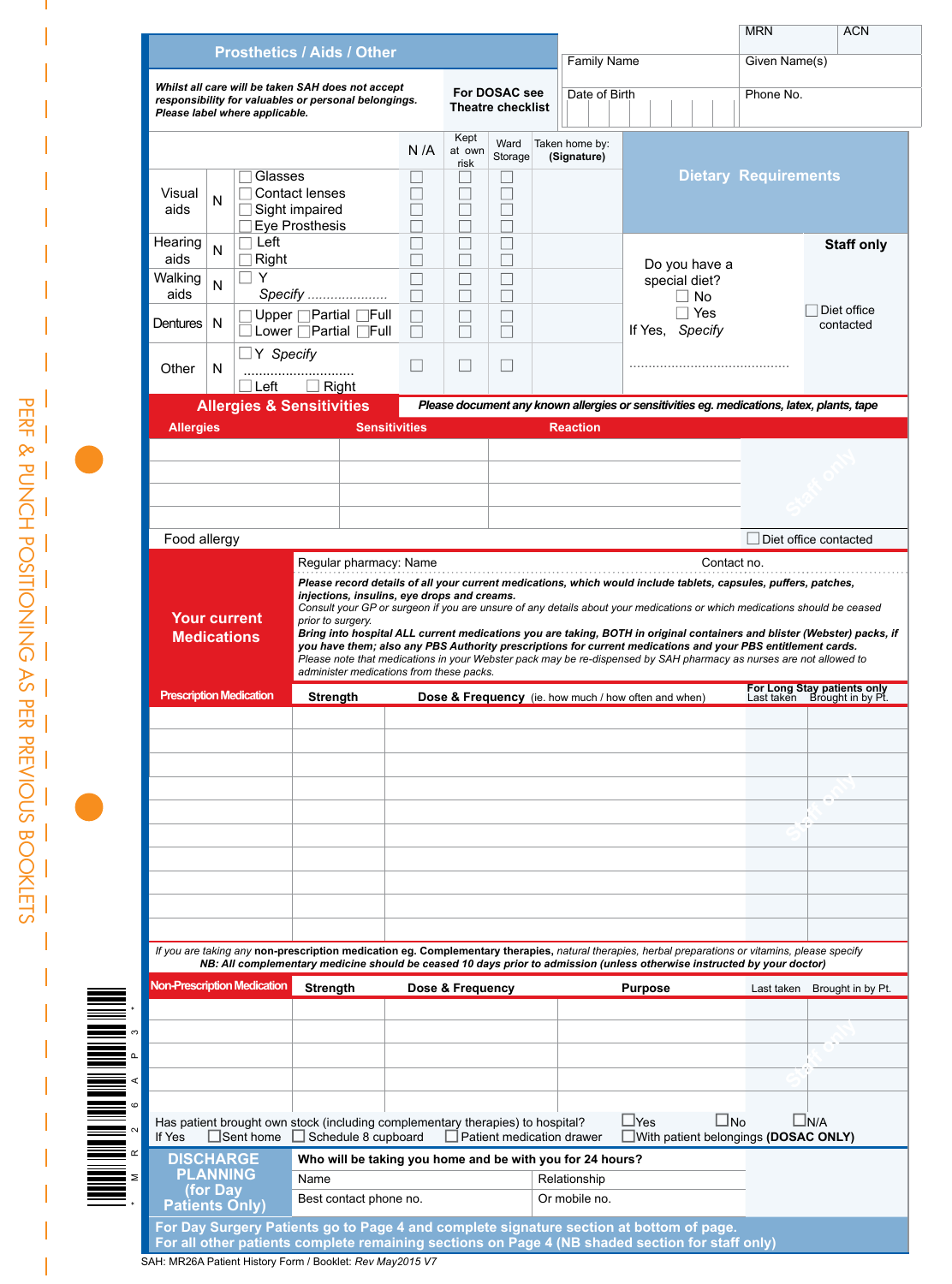| <b>Family Name</b>                                                                                                                          | Given Name(s)                                                                                                                            |                                    | Date of Birth                                |  | Office Use Only P4 of 4<br><b>MRN</b><br><b>ACN</b> |                              |                                                                      |                                                                       |      |
|---------------------------------------------------------------------------------------------------------------------------------------------|------------------------------------------------------------------------------------------------------------------------------------------|------------------------------------|----------------------------------------------|--|-----------------------------------------------------|------------------------------|----------------------------------------------------------------------|-----------------------------------------------------------------------|------|
| <b>Height and Weight details</b>                                                                                                            |                                                                                                                                          |                                    |                                              |  |                                                     |                              | <b>Staff only</b>                                                    |                                                                       |      |
| Q <sub>1</sub>                                                                                                                              | Q <sub>3</sub>                                                                                                                           |                                    |                                              |  |                                                     | <b>Answer</b>                | <b>Score</b>                                                         |                                                                       |      |
| What is your weight?                                                                                                                        | Have you lost weight recently<br>without trying?                                                                                         |                                    | $\lrcorner$ No<br>$\Box$ Unsure              |  |                                                     | If No<br>If Unsure           | 0<br>2                                                               | If the score is 2 or<br>more please refer<br>to Dietitian<br>ext 9573 |      |
|                                                                                                                                             | If Yes, how much (kg)?                                                                                                                   |                                    | $1 - 5$<br>$6 - 10$                          |  |                                                     | 1 - 5<br>$6 - 10$            | 1<br>$\overline{2}$                                                  | $\Box$ Notified                                                       |      |
| Q <sub>2</sub><br>What is your height?                                                                                                      |                                                                                                                                          |                                    | $11 - 15$<br>$>15$<br>Unsure                 |  |                                                     | $11 - 15$<br>$>15$<br>Unsure | $\mathsf 3$<br>4<br>2                                                | If applicable please<br>refer to<br>Policy Manual                     |      |
|                                                                                                                                             | Q4<br>Have you been eating<br>poorly because of a<br>decreased appetite?                                                                 |                                    | $\Box$ No<br>$\Box$ Yes                      |  |                                                     | No<br>Yes                    | 0<br>1                                                               | <b>Total Score</b>                                                    |      |
| ©. FBBC Malnutrition Screening Tool, Copyright © 1996 Nutrition Research Group. Reproduced with permission of the Nutrition Research Group  |                                                                                                                                          |                                    |                                              |  |                                                     |                              |                                                                      |                                                                       |      |
| <b>Discharge Planning</b>                                                                                                                   |                                                                                                                                          |                                    |                                              |  |                                                     |                              | Staff use only                                                       |                                                                       |      |
| Do you have problems caring for yourself at home?                                                                                           |                                                                                                                                          |                                    | $\Box$ Yes                                   |  | $\square$ No                                        |                              |                                                                      |                                                                       |      |
| Do you live alone?                                                                                                                          |                                                                                                                                          |                                    | $\Box$ Yes                                   |  | $\Box$ No                                           |                              | If Yes to any question refer<br>to Continuing Care / Case<br>Manager |                                                                       |      |
| Do you care for someone else?                                                                                                               |                                                                                                                                          |                                    | $\Box$ Yes                                   |  | l No                                                |                              |                                                                      |                                                                       |      |
| Do you receive community services?                                                                                                          |                                                                                                                                          |                                    |                                              |  |                                                     |                              |                                                                      | $\Box$ Notified                                                       |      |
| If Yes, $\Box$ Nurses $\Box$ Home Care $\Box$ Meals on Wheels                                                                               |                                                                                                                                          |                                    | $\sqsupset$ Yes                              |  | <b>No</b>                                           |                              |                                                                      |                                                                       |      |
| Adopted from NSW DOH Final report of the Development of a Risk Screening Tool for Service Needs Following Discharge From Acute Care Project |                                                                                                                                          |                                    |                                              |  |                                                     |                              |                                                                      |                                                                       |      |
| <b>Valuables (staff only)</b>                                                                                                               |                                                                                                                                          |                                    |                                              |  |                                                     |                              |                                                                      |                                                                       |      |
| Whilst all care will be taken SAH does not accept responsibility for valuables or personal belongings.                                      |                                                                                                                                          |                                    |                                              |  |                                                     |                              |                                                                      |                                                                       |      |
| Personal property                                                                                                                           | $\Box$ N/A<br>$\Box$ Kept at own risk                                                                                                    |                                    | Ward storage                                 |  |                                                     | Taken home by (sign.)        |                                                                      |                                                                       |      |
| Valuables                                                                                                                                   | $\Box$ N/A<br>$\Box$ Kept at own risk                                                                                                    |                                    | Taken home by (sign.)<br>$\Box$ Ward storage |  |                                                     |                              |                                                                      |                                                                       |      |
|                                                                                                                                             | Cash exceeding \$100 placed in hospital safe                                                                                             |                                    |                                              |  |                                                     |                              |                                                                      |                                                                       |      |
| <b>Orientation to Ward (staff only)</b>                                                                                                     |                                                                                                                                          |                                    |                                              |  |                                                     |                              |                                                                      |                                                                       |      |
| Init                                                                                                                                        | Init                                                                                                                                     |                                    | Init                                         |  |                                                     | Init                         |                                                                      |                                                                       | Init |
| <b>ID Band</b>                                                                                                                              | <b>Visiting Hours</b>                                                                                                                    | Meal times                         |                                              |  | Toilet / Bathroom                                   |                              | <b>Bed Controls</b>                                                  |                                                                       |      |
| Lounge Room                                                                                                                                 | <b>Fire Exits</b>                                                                                                                        | No Smoking<br>Policy               |                                              |  | Telephone                                           |                              | TV / Radio / CH3                                                     |                                                                       |      |
| Staff uniforms                                                                                                                              | Call bell / pager<br>system                                                                                                              | Introduced to neighbouring patient |                                              |  | $\Box$ Yes                                          | $\Box$ No                    | $\Box N/A$                                                           |                                                                       |      |
| <b>Name of Admitting Nurse</b>                                                                                                              |                                                                                                                                          |                                    |                                              |  |                                                     |                              |                                                                      |                                                                       |      |
|                                                                                                                                             |                                                                                                                                          |                                    |                                              |  |                                                     |                              |                                                                      | /20                                                                   |      |
| Patient History form reviewed by: (PAC staff)                                                                                               |                                                                                                                                          |                                    |                                              |  |                                                     |                              |                                                                      |                                                                       |      |
|                                                                                                                                             |                                                                                                                                          |                                    |                                              |  |                                                     |                              |                                                                      | /20                                                                   |      |
| Patient History form reviewed by: (DOSAC staff)                                                                                             |                                                                                                                                          |                                    |                                              |  |                                                     |                              |                                                                      |                                                                       |      |
|                                                                                                                                             |                                                                                                                                          |                                    |                                              |  |                                                     |                              |                                                                      | /20                                                                   |      |
|                                                                                                                                             | I have carefully read all the above and I certify that the<br>information I have given is correct and true to the best of<br>my ability. |                                    |                                              |  | Form completed by:                                  |                              |                                                                      |                                                                       |      |
| <b>SIGNATURE</b>                                                                                                                            |                                                                                                                                          |                                    |                                              |  |                                                     |                              |                                                                      |                                                                       |      |
| <b>PATIENT /</b><br><b>CARER</b>                                                                                                            |                                                                                                                                          |                                    |                                              |  |                                                     |                              |                                                                      |                                                                       |      |
|                                                                                                                                             |                                                                                                                                          |                                    |                                              |  | Admitting Nurse/Sign.                               |                              |                                                                      |                                                                       |      |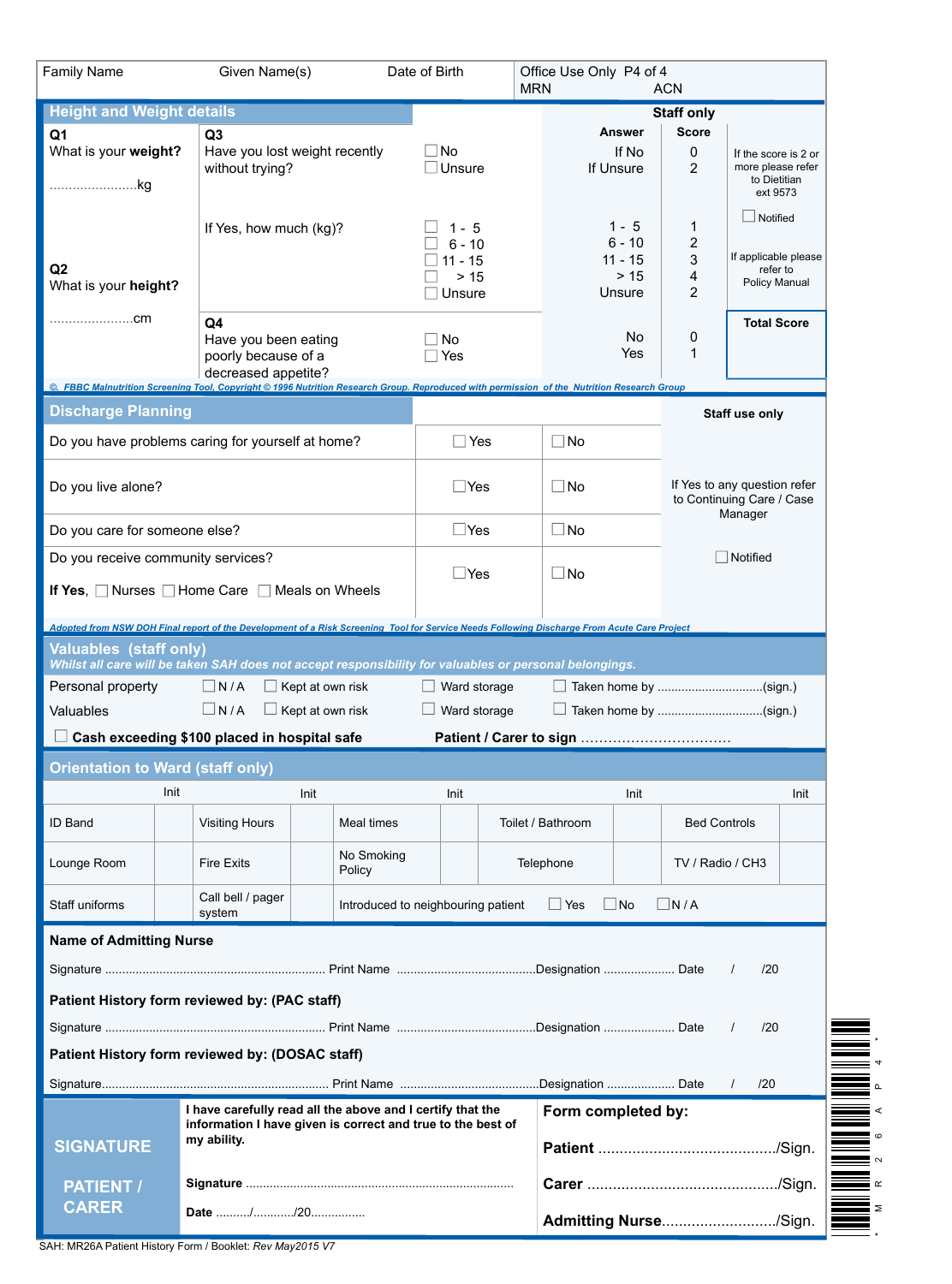### ANAESTHESIA FOR YOUR PROCEDURE

Virtually all procedures require some form of anaesthesia administered by an anaesthetist. All anaesthetists accredited to work at Sydney Adventist Hospital are specialists. There are no trainee anaesthetists at SAH.

Your anaesthetist personally looks after your comfort, safety and well being before, during and after your procedure.

### TYPES OF ANAESTHESIA

General anaesthesia – you are put into a state of reversible loss of consciousness.

Regional anaesthesia - a nerve block numbs the part of the body on which the surgeon operates. You will be awake but free of pain.

Local anaesthesia - a local anaesthetic is injected at the site of the surgery to cause "local" numbness. Again, you will be awake but free of pain.

With regional and local anaesthesia, the anaesthetist may administer a drug to make you relaxed, drowsy or fast asleep.

### YOUR ANAESTHETIST MUST KNOW ALL ABOUT YOU

You will be seen by your anaesthetist before your procedure. Some anaesthetists will request that you contact them or make an appointment to see them, either in the Pre-Admission Clinic or in the anaesthetist's private rooms.

Please carefully complete the Patient History form, as the information on this form will be used by your anaesthetist to assess your specific anaesthetic requirements. Please take special care to record:

• All medications you are taking, the dose you are taking and how often you are taking the medications, including any complementary (herbal / alternative) medicines

- Any serious medical problems such as heart disease, asthma or diabetes
- Any allergies or drug sensitivities
- Usage of recreational drugs, tobacco or alcohol
- Past anaesthetic experiences
- Loose or broken teeth, caps, plates, implants or dentures.

All this is important in minimising risk and may influence the type of anaesthetic provided.

### PREPARING FOR YOUR ANAESTHETIC

There are several simple things that you can do to improve your general condition prior to your procedure:

- Moderate exercise such as walking will improve your general physical fitness and aid your recovery
- Cease smoking as soon as possible, ideally, six weeks prior to surgery
- Reduce alcohol consumption
- Carefully follow the fasting and medication instructions on page 2 of this booklet. If these instructions are not followed, your procedure may have to be postponed in the interest of your safety
- Contact your surgeon or anaesthetist if you have any questions or concerns, or are anxious about your anaesthesia.

### THE DAY OF YOUR PROCEDURE

Make sure that you have been given full written instructions on preparation for your procedure in advance. If you have any doubts, contact your anaesthetist, surgeon or the Hospital.

Before going to the operating theatre or procedure room, you may be given some medication to relax you. Just before your procedure, an intravenous needle will be inserted. You may be given oxygen to breathe through a face mask while you are going to sleep.

Your anaesthetist will remain with you throughout your procedure. As well as administering the anaesthetic, he or she will diagnose and treat any irregularities which may arise.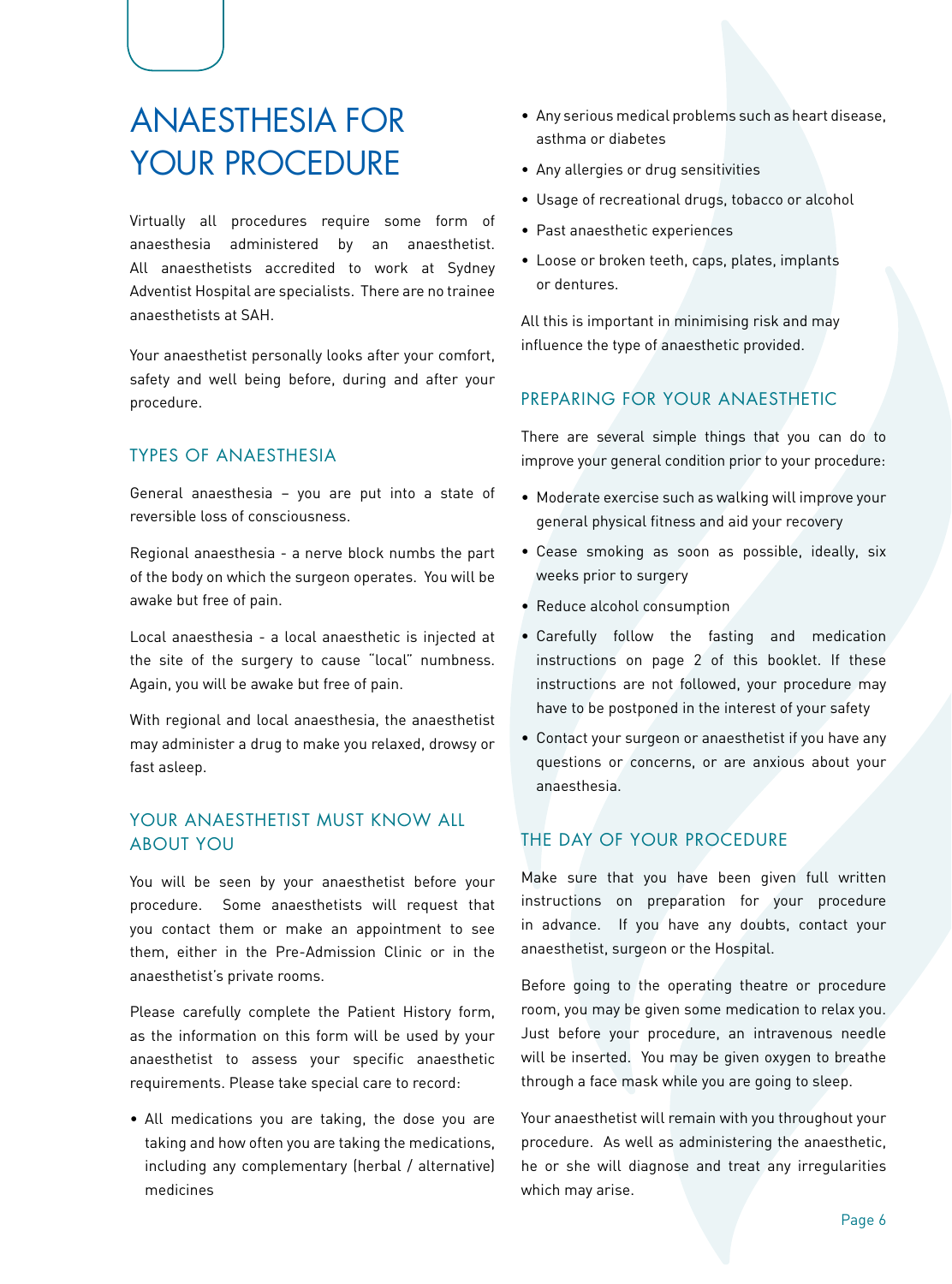#### AFTER YOUR PROCEDURE

When your procedure is complete, your anaesthetist will reverse the anaesthetic effects and deliver you to the recovery room where you will be monitored until it is deemed safe to deliver you to the ward.

Pain is very individual and your comfort after the procedure is of utmost importance to the team caring for you. If you have concerns at any time, do not hesitate to make them known.

### SIDE EFFECTS AND COMPLICATIONS OF ANAESTHESIA

Modern anaesthesia is extremely safe. However, every anaesthetic carries the risk of unforeseen events or complications. Anaesthetic risks are thought of in terms of side effects and complications.

**Side effects** are secondary effects of a drug or treatment. Examples would be a sore throat or sickness after a general anaesthetic.

**Complications** are unexpected and unwanted events due to a treatment. Examples would be an unexpected allergy to a drug or damage to your teeth caused by difficulty in placing a breathing tube.

### SIDE EFFECTS AND COMPLICATIONS

**'Very common' and 'common' side effects and complications can be experienced in 1 in 10 through to 1 in 100 cases.** 

(General & Regional Anaesthetics): feeling sick and vomiting after surgery; dizziness; blurred vision; shivering; headache; itching.

(General Anaesthetic): sore throat.

### **'Uncommon' side effects and complications (1 in 1000 cases)**

(General & Regional Anaesthetics): chest infection; bladder problems; slow breathing (depressed respiration); damage to teeth, lips or tongue; existing medical condition could get worse.

(General Anaesthetic): muscle pains; awareness. (If you are very ill, the anaesthetist may use a combination of muscle relaxants and a lighter general anaesthetic to

reduce the risks to you. If this occurs, the risk of your being aware of what is going on is increased).

### **'Rare or very rare' complications (1 in 10,000 through to 1 in 100,000 cases)**

(General & Regional Anaesthetics): serious allergy to drugs; nerve damage; equipment failure; stroke; respiratory failure; heart attack and death. (Deaths caused by anaesthesia are very rare, and are usually caused by a combination of four or five complications arising together. In Australia, deaths due to nonemergency anaesthetics are 2 in a million and 4 in a million for emergency surgery (the majority of these are for patients with pre-existing medical conditions).

(General Anaesthetic): Damage to the eyes.

Adapted with permission: Index of Side Effects and Complications in Anaesthesia Explained (2nd Ed., Jan 2003), The Association of Anaesthetists of Great Britain and Ireland.

Please speak to your Anaesthetist or see our website www.sah.org.au if you would like further information.

#### YOUR ANAESTHETIST'S FEES

Your anaesthetist will send you a separate account for his or her services. This includes patients who have been admitted through the hospital's Emergency Care Department. The Australian Medical Association and the Australian Society of Anaesthetists recommend that anaesthetists use their Relative Value Guide when determining their fees. You should therefore be aware that there may be a significant difference between your anaesthetist's fee and the combined Medicare / health fund rebates. Unless alternative arrangements are made, payment of this "gap" is your responsibility.

If you require further information, you should discuss the fee that will be charged for anaesthesia services with your anaesthetist before the day of surgery. If your account is to be paid by a third party (e.g. workers' compensation or Department of Veterans' Affairs), please let your anaesthetist know as early as possible.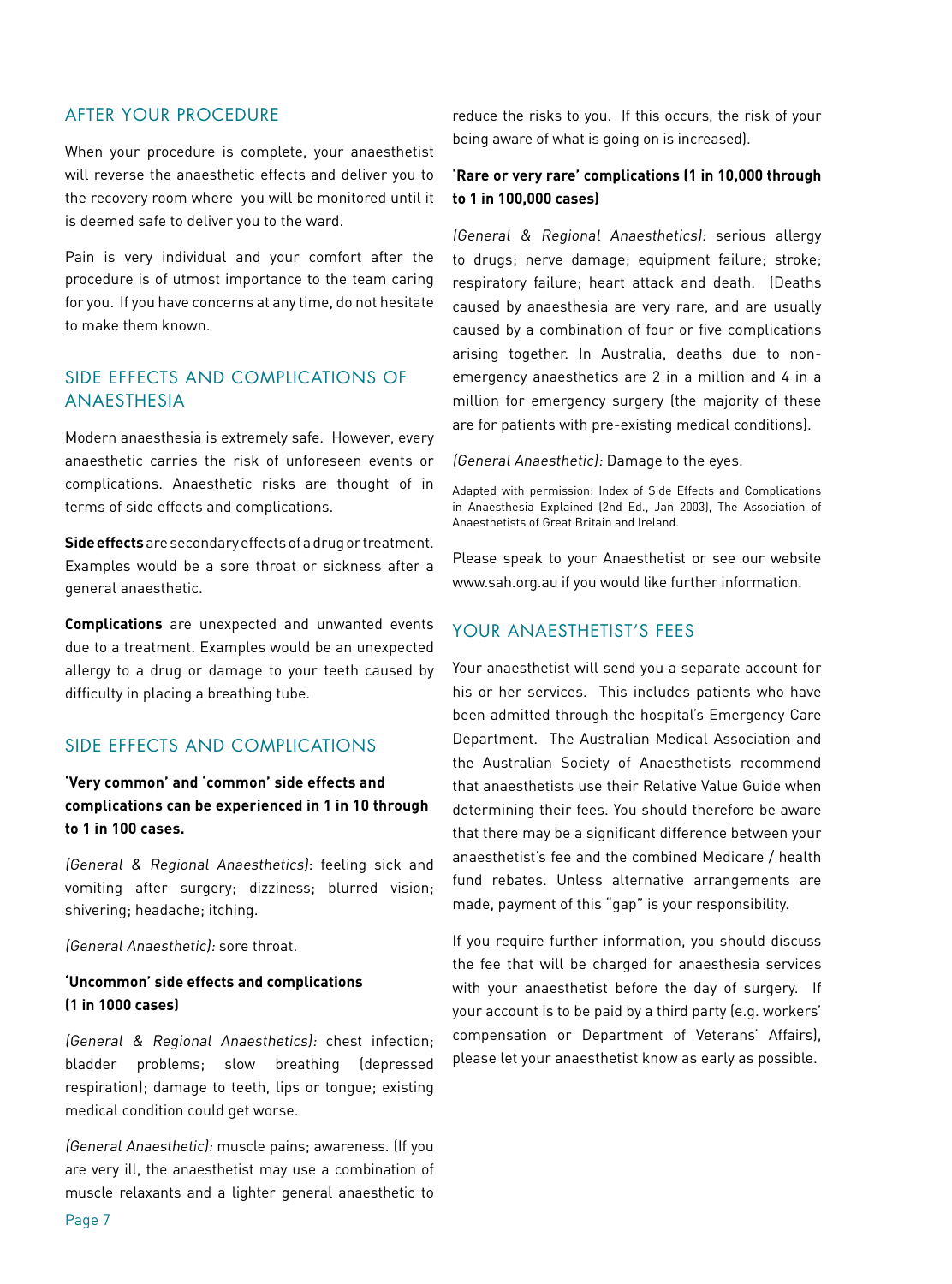### BLOOD TRANSFUSION

Although blood collected from donors is carefully screened and tested, there is still a very slight chance (1 in 2.5 million) that it may contain one of the viruses that cause AIDS and hepatitis. As a result the use of blood transfusion has reduced considerably. If you are having a major operation you should ask your surgeon or anaesthetist if there is a chance that you will need a blood transfusion. It may be possible to collect and store your own blood in advance for use during or after your operation.

At Sydney Adventist Hospital, very sophisticated equipment is available for the collection, washing, and re-transfusion of a patient's own blood lost during certain types of major surgery. Do not hesitate to enquire about this if you feel it applies to you and has not been offered.

### HOSPITAL POLICIES

### NO LIFT POLICY

The "No Lift System" has been implemented by SAH to protect both patients and staff from injuries resulting from unsafe lifting practices and procedures. Please comply with hospital personnel's instructions in regard to moving or relaxing yourself, as special lifting equipment and techniques may be required to move or transfer you from one position to another safely.

### SMOKING AND ALCOHOL POLICY

Sydney Adventist Hospital is a smoke free and alcohol free campus. Smoking is not permitted in the buildings or grounds.

### HOW TO MAKE COMPLAINTS OR COMPLIMENTS ABOUT YOUR CARE

| <b>Compliments</b>                                                   | We welcome your feedback. Feedback forms are available in your room/treatment area, on our website<br>at www.sah.org.au, or ask a staff member                                                                                                                                                                                                                                                                         |
|----------------------------------------------------------------------|------------------------------------------------------------------------------------------------------------------------------------------------------------------------------------------------------------------------------------------------------------------------------------------------------------------------------------------------------------------------------------------------------------------------|
|                                                                      | The form can be mailed, faxed or sent by email (please refer to contact details below)                                                                                                                                                                                                                                                                                                                                 |
| <b>Complaints</b>                                                    | You have a right to make comments or complain about your care. We welcome your feedback and will<br>appoint an appropriate person to address your concerns<br>Your care will not be adversely affected by making a complaint                                                                                                                                                                                           |
| Who to contact<br>regarding concerns                                 | You should contact the Manager or person in charge for problems experienced during your stay<br>Should you want to speak with someone outside the department/facility please telephone SAH<br>(02) 9487 9888 and ask to speak to the Assistant Director of Nursing or the Quality Management<br>Department                                                                                                             |
| <b>Sydney Adventist</b><br><b>Hospital Contact</b><br><b>Details</b> | <b>SAH Quality Management</b><br><b>Sydney Adventist Hospital</b><br>185 Fox Valley Road Wahroonga NSW 2076<br>p 02 9487 9888 f 02 9473 8344<br>e customerfeedback@sah.org.au<br>It is always best to try and resolve your complaint with your health service provider. If you have tried this<br>and are still unsatisfied, you can make a complaint to the Health Care Complaints Commission.<br>www.hccc.nsw.gov.au |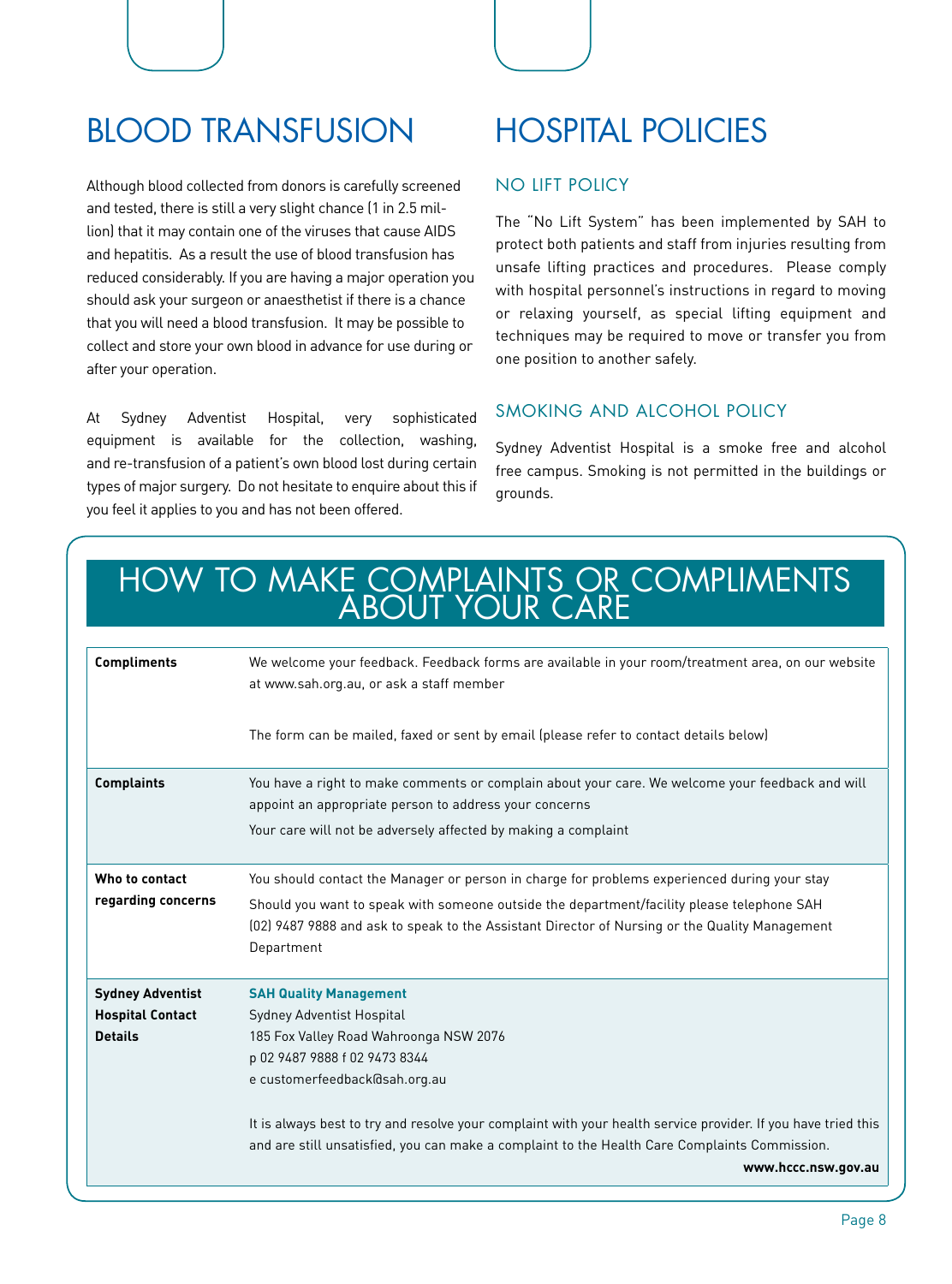### PATIENTS' RIGHTS & RESPONSIBILITIES

### PATIENT RIGHTS

| <b>PATIENT RIGHTS</b>                                                                                                          | <b>WHAT THIS MEANS</b>                                                                                                                                                                                                                                                                                                                                                                     |
|--------------------------------------------------------------------------------------------------------------------------------|--------------------------------------------------------------------------------------------------------------------------------------------------------------------------------------------------------------------------------------------------------------------------------------------------------------------------------------------------------------------------------------------|
| <b>Access to Care</b><br>You have a right to access health<br>care                                                             | You will receive treatment appropriate to your health needs<br>You can request a Doctor of your choice, and request a second opinion                                                                                                                                                                                                                                                       |
| <b>Safety</b><br>You have a right to receive safe<br>and high quality care                                                     | You will receive safe and high quality health services provided by professional,<br>caring and competent staff                                                                                                                                                                                                                                                                             |
| <b>Respect</b><br>You have a right to be shown<br>respect, dignity and consideration                                           | You will be provided with care that shows respect to you and your culture, beliefs,<br>values and personal characteristics                                                                                                                                                                                                                                                                 |
| Communication<br>You have a right to be informed<br>about services, treatment,<br>options and costs in a clear and<br>open way | You will receive open, timely and appropriate communication about your health<br>care in a way you can understand<br>You will be asked to consent to treatment except when circumstances prevent this<br>You have the right to refuse recommended treatments, refuse experimental<br>treatment, choose which treatments you wish to take, and withdraw consent to<br>treatment at any time |
| Participation<br>You have a right to be included in<br>decisions and choices about your<br>care                                | You may join in making decisions and choices about your care and treatment plan                                                                                                                                                                                                                                                                                                            |
| Privacy<br>You have a right to privacy and<br>confidentiality of your personal<br>information                                  | Your personal privacy will be maintained and proper handling of your personal<br>health and other information is assured<br>You have the right to access information contained in your medical record. (While<br>in hospital - contact the Nursing Unit Manager. After discharge - contact the<br><b>Medical Records Department)</b>                                                       |
| Comment<br>You have a right to comment<br>on your care and to have your<br>concerns addressed                                  | You can make positive and negative comments about your care, and have your<br>concerns dealt with properly and promptly                                                                                                                                                                                                                                                                    |
| <b>Parental Rights</b><br>You can exercise your rights as a<br>parent or guardian of a child                                   | You can choose to stay with your child at all times except when the provision of<br>health care precludes this<br>You can make decisions regarding consent to treatment of your child if they are<br>under 14 years of age<br>From the age of 14, children may seek treatment and provide consent or make<br>decisions jointly with their parents or guardian                              |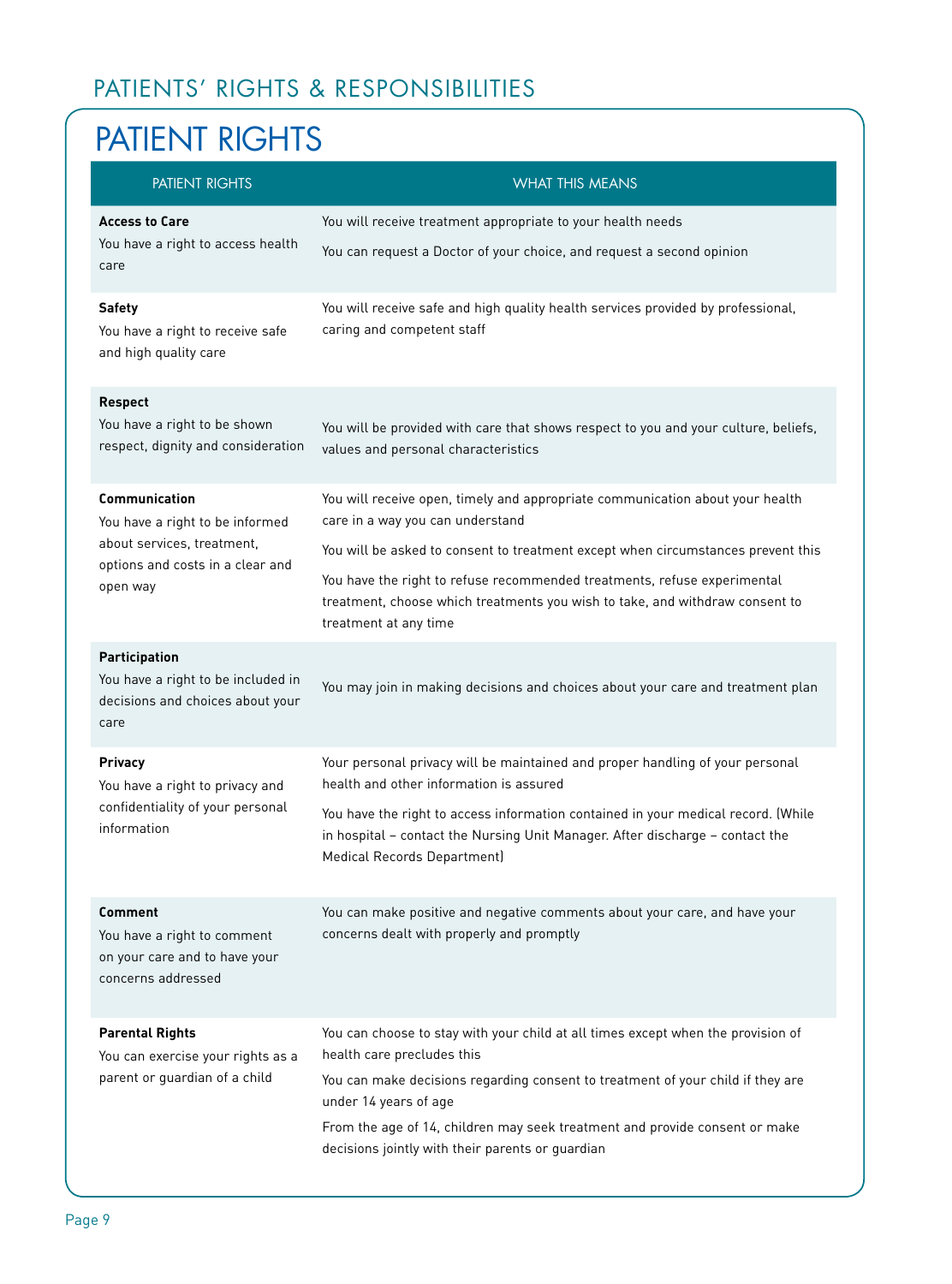## PATIENT RESPONSIBILITIES

| PATIENT RESPONSIBILITIES                                                                    | <b>WHAT THIS MEANS</b>                                                                                                                                                                                                                                                                                                                                                                                                                                                                                                                                                                                                              |
|---------------------------------------------------------------------------------------------|-------------------------------------------------------------------------------------------------------------------------------------------------------------------------------------------------------------------------------------------------------------------------------------------------------------------------------------------------------------------------------------------------------------------------------------------------------------------------------------------------------------------------------------------------------------------------------------------------------------------------------------|
| <b>Safety</b><br>Tell us of your safety concerns                                            | You should let staff know if you think something has been missed in your care or<br>that an error might have occurred<br>You should explain any circumstances that may make your health care riskier or<br>any other safety concerns that you have                                                                                                                                                                                                                                                                                                                                                                                  |
| <b>Respect</b><br>Consider the well-being and<br>rights of others                           | You should always respect the well being and rights of other patients, consumers<br>and staff by conducting yourself in an appropriate way. This includes respecting<br>the privacy and confidentiality of others<br>Patients and their visitors are requested to be respectful to all health care<br>professionals who care for them. Verbal and physical abuse will not be tolerated<br>You should respect hospital property, policies, regulations and the property of<br>other persons                                                                                                                                          |
| Communication<br>Provide information regarding<br>your medical history and ask<br>questions | Be as open and honest with staff as you can, including giving comprehensive and<br>accurate details of your medical history, past surgeries and all medications you<br>may be taking<br>Ask questions of staff if you would like more information about any aspect of your<br>care                                                                                                                                                                                                                                                                                                                                                  |
| Participation<br>Follow your treatment,<br>cooperate and participate where<br>able          | Where possible you should take an active role in your health care and participate<br>as fully as you wish in the decisions about your care and treatment. Your family<br>can also be actively involved<br>You should endeavour to follow your treatment, and inform your health provider<br>when you are not complying with your treatment<br>You should cooperate fully with the doctor and clinical team in all aspects of your<br>treatment<br>You must let staff know if there are changes to your condition or new symptoms<br>You should keep appointments or let the health provider know when you are not<br>able to attend |
| <b>Advance Care Directive / Power</b><br>of Attorney / Guardianship                         | Please inform your health professional if you have a current Advance Care<br>Directive or Power of Attorney for any health or personal matters, or if you are<br>subject to a guardianship order                                                                                                                                                                                                                                                                                                                                                                                                                                    |
| <b>Pay Fees</b>                                                                             | You should promptly pay the fees of the hospital and your attending doctor                                                                                                                                                                                                                                                                                                                                                                                                                                                                                                                                                          |
| <b>Complaint / Feedback</b>                                                                 | You should direct any complaint to a staff member or the Manager of the area so<br>that immediate and appropriate action can be taken to remedy your concern                                                                                                                                                                                                                                                                                                                                                                                                                                                                        |

If you would like further information on the Australian Charter of Healthcare Rights (including information provided in different languages), please visit: www.safetyandquality.gov.au

If you would like to request access to support services (such as interpreters and support groups), please contact the manager or person in charge.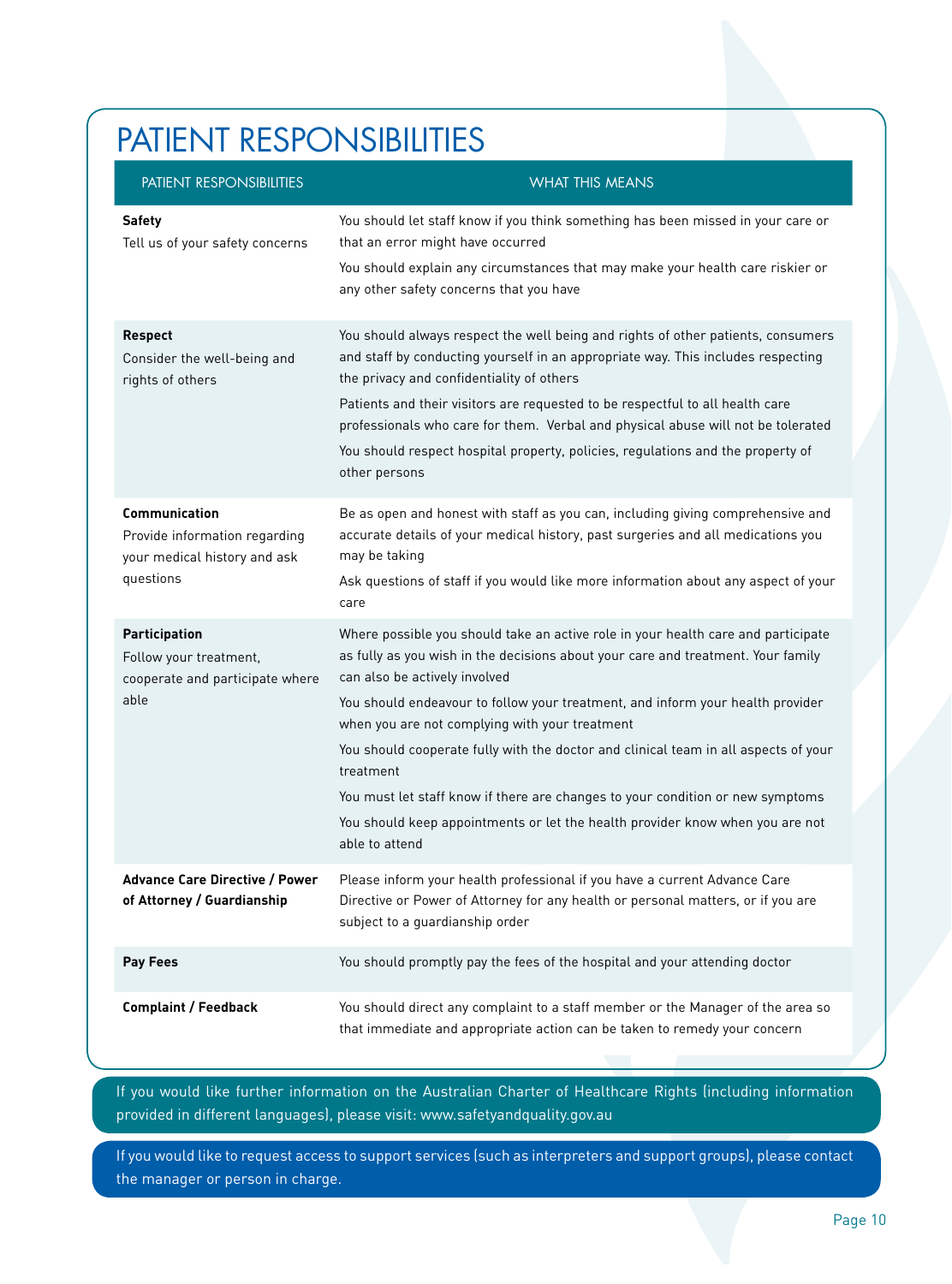### PERSONAL INFORMATION AND PRIVACY FOR PATIENTS

Sydney Adventist Hospital is a division of Adventist HealthCare Limited (AHCL). The following AHCL policy applies to Personal Information and Privacy.

Adventist HealthCare Limited (AHCL) recognises and respects every patient's right to privacy. We will collect and use the minimum amount of personal information needed for us to ensure that you receive a high level of health care. AHCL will always endeavour to manage your information to protect your privacy.

#### **This includes both paper and electronic records.**

#### **Personal information we usually hold:**

- Your name, address, telephone and email contact details
- Health fund details
- Date and country of birth
- Next of kin
- Occupation
- Health information
- The name and contact details of your General Practitioner and your referring doctor
- Returned Service information
- Religious beliefs or affiliations (if provided)
- Marital status
- Transaction details associated with our services
- Indigenous status and language spoken at home (for the Department of Health).

#### **What we do with personal information:**

- 1. We will collect it discreetly.
- 2. We will store it securely.
- 3. Subject to what we say in this section, we will only provide your personal information to people involved in your care.
- 4. We will provide relevant information to your health fund, or the Department of Veterans' Affairs, Medicare Australia, Cancer Council, NSW Department of Health or to other entities when we are required by law to do so.
- 5. After removing details that could identify you, we may use the remaining information to assist with research and service improvement projects. We are also required to provide this kind of information to government agencies.
- 6. AHCL operates teaching hospitals and we may use personal information in the training and education of medical, nursing and other allied health students.
- 7. We will destroy our record of your information when it has become too old to be useful or when we are no longer required by law to retain it.
- 8. We may use the information to contact you. By providing your email address, we assume permission to use this address for administrative communications (for example, receipts) regarding your hospital visit.
- 9. We may share your contact details with the Sydney Adventist Hospital (SAH) Foundation. The SAH Foundation provides patients with information, newsletters and details about fundraising appeals. The SAH Foundation may use the information to contact you.

### **CHAPLAINS**

AHCL is a Christian organisation and we are committed to holistic care, including your spiritual needs while you are receiving care.

Chaplains and Spiritual Caregivers are part of our care team and accredited community representatives regularly visit our hospitals.

You may request a visit from a representative of your faith, or you may request that no chaplain or visiting faith representative call on you while you are a patient in an AHCL hospital.

### NEWSLETTERS AND OTHER MAILED INFORMATION

In the future AHCL and/or the SAH Foundation may send you information about our programs, services and activities in the form of newsletters and details about fundraising activities. If you do not wish to receive this information, you may notify the Privacy Officer (see contact details at end of this section). Mail outs to you will cease as soon as possible after your notification.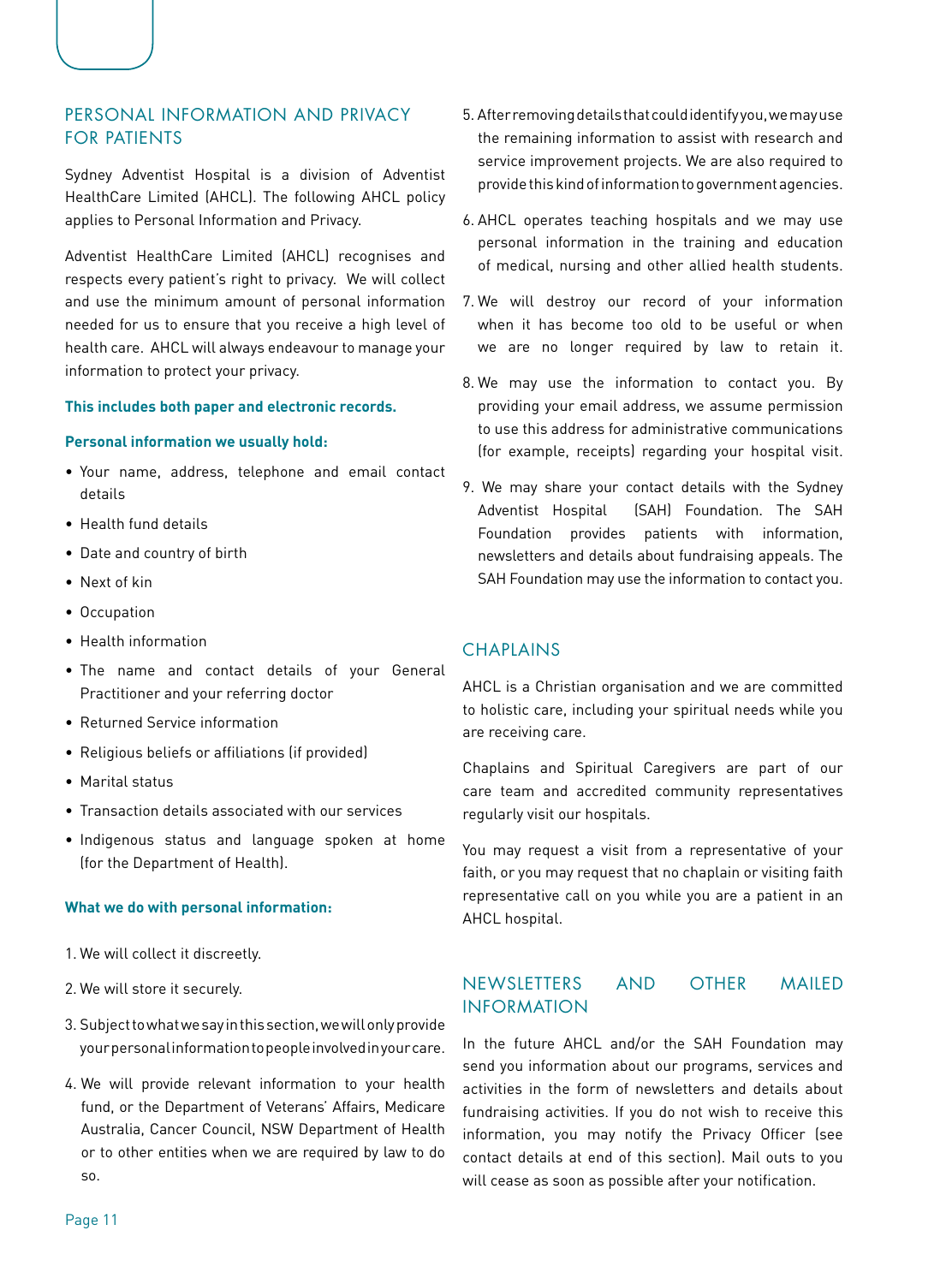

#### **Your rights**

- 1. You may give consent for us to use your personal information to provide you with health care services, or you may withdraw your consent at any time. If you withdraw consent for AHCL to use your personal information, this may reduce our ability to provide you with services.
- 2. You may ask us to limit access to your information. You may separately a) refuse to be seen by a chaplain or representative of your faith while in hospital, b) refuse to have your Discharge Summary sent to your General Practitioner or c) refuse to receive information about future AHCL events, services and fundraising appeals by signing the 'Use of Personal Information' form (MR1F). These forms are available on admission or through the Privacy Officer (see contact details at end of this section).

 If you have a specific requirement for restricting access by someone to your information please also inform us about this as soon as possible.

3. You may ask us to give you (or another individual) access to your personal information. In most cases we will allow you to have access to your personal information. We may also provide a person to assist you and we may charge a fee for providing printed copies of reports.

 We may not provide you (or your responsible person) with access to your personal information if a doctor feels that it may be harmful to do so.

- 4. You may ask us to correct any error in your personal information.
- 5. You may make a privacy-related complaint if you feel that the Hospital has not kept your information confidential or has not maintained your privacy.

#### **Privacy Contact Details**

### **Sydney Adventist Hospital San Diagnostics & Pharmacy**

Phone (02) 9487 9898, or extension 9898 if you are in the Hospital. Email: privacy@sah.org.au or write to: The Privacy Officer Sydney Adventist Hospital 185 Fox Valley Rd, Wahroonga, NSW, 2076.

You may contact the Privacy Commissioner if you are not satisfied that the Hospital has resolved your complaint.

### TEACHING HOSPITAL

An important component of Adventist HealthCare's role in meeting community healthcare needs is the provision of clinical education and placements for medical, nursing and other allied health trainees. Participation of trainees may include observation and involvement in your care while under appropriate supervision.

You are free to refuse to allow a trainee to participate in your care at any time. Your refusal will not adversely affect the treatment you receive.

### FURTHER INFORMATION

Further information can be obtained by visiting the hospital website at **www.sah.org.au.** For patients staying overnight, further information regarding SAH and its services can be found in the Patient Information Booklet located at each bedside

### OTHER CONTACT INFORMATION

| <b>Admission Enquiries</b>       | በ2 9487 99በ3 |  |  |  |
|----------------------------------|--------------|--|--|--|
| <b>Pre-Admission Clinic</b>      | 02 9487 9115 |  |  |  |
| <b>Patient Accounts</b>          | በ2 9487 99በበ |  |  |  |
| <b>Emergency Care</b>            | 02 9487 9000 |  |  |  |
| Jacaranda Lodge                  | በ2 9487 9በ66 |  |  |  |
| (onsite, low cost accommodation) |              |  |  |  |
| <b>Surgical Centre</b>           | 02 9480 4461 |  |  |  |
| <b>Day Procedures Centre</b>     | 02 9487 9113 |  |  |  |

\_\_\_\_\_\_\_\_\_\_\_\_\_\_\_\_\_\_\_\_\_\_ \_\_\_\_\_ \_\_\_\_\_ \_\_\_\_\_ \_\_\_\_\_ \_\_\_\_\_ \_\_\_\_\_ \_\_\_\_\_\_\_ \_\_\_ \_\_\_ \_\_\_ \_ \_\_\_\_\_ \_\_\_\_\_ \_\_\_\_\_ \_\_\_\_ \_\_\_\_\_\_\_\_\_\_\_\_\_\_\_\_\_\_

\_\_\_\_\_\_\_\_\_\_\_\_\_\_\_\_\_\_\_\_\_ \_\_\_\_\_ \_\_\_\_\_ \_\_\_\_\_ \_\_\_\_\_ \_\_\_\_\_ \_\_\_\_\_ \_\_\_\_\_\_\_ \_\_\_ \_\_\_ \_\_\_ \_ \_\_\_\_\_ \_\_\_\_\_ \_\_\_\_\_ \_\_\_\_ \_\_\_\_\_\_\_\_\_\_\_\_\_\_\_\_\_\_

 $\_$  ,  $\_$  ,  $\_$  ,  $\_$  ,  $\_$  ,  $\_$  ,  $\_$  ,  $\_$  ,  $\_$  ,  $\_$  ,  $\_$  ,  $\_$  ,  $\_$  ,  $\_$  ,  $\_$  ,  $\_$  ,  $\_$  ,  $\_$  ,  $\_$  ,  $\_$  ,  $\_$  ,  $\_$  ,  $\_$  ,  $\_$  ,  $\_$  ,  $\_$  ,  $\_$  ,  $\_$  ,  $\_$  ,  $\_$  ,  $\_$  ,  $\_$  ,  $\_$  ,  $\_$  ,  $\_$  ,  $\_$  ,  $\_$  ,

 $\_$  , and the set of the set of the set of the set of the set of the set of the set of the set of the set of the set of the set of the set of the set of the set of the set of the set of the set of the set of the set of th

\_\_\_\_\_\_\_\_\_\_\_\_\_\_\_\_\_\_\_\_\_ \_\_\_\_\_\_\_\_\_\_\_\_\_\_\_\_\_\_\_\_ \_\_\_\_\_\_\_\_\_\_\_\_\_\_\_\_ \_\_\_\_\_\_\_\_\_ \_\_\_\_\_\_\_\_\_\_\_\_\_\_\_\_\_\_\_\_\_ \_\_\_\_\_\_\_\_\_\_\_\_\_\_\_\_\_\_ \_\_\_\_

### YOUR GP

### YOUR SPECIALIST

YOUR ANAESTHETIST

#### YOUR PRE ADMISSION CLINIC APPOINTMENT TIME/DATE

YOUR ADMISSION TIME/DATE